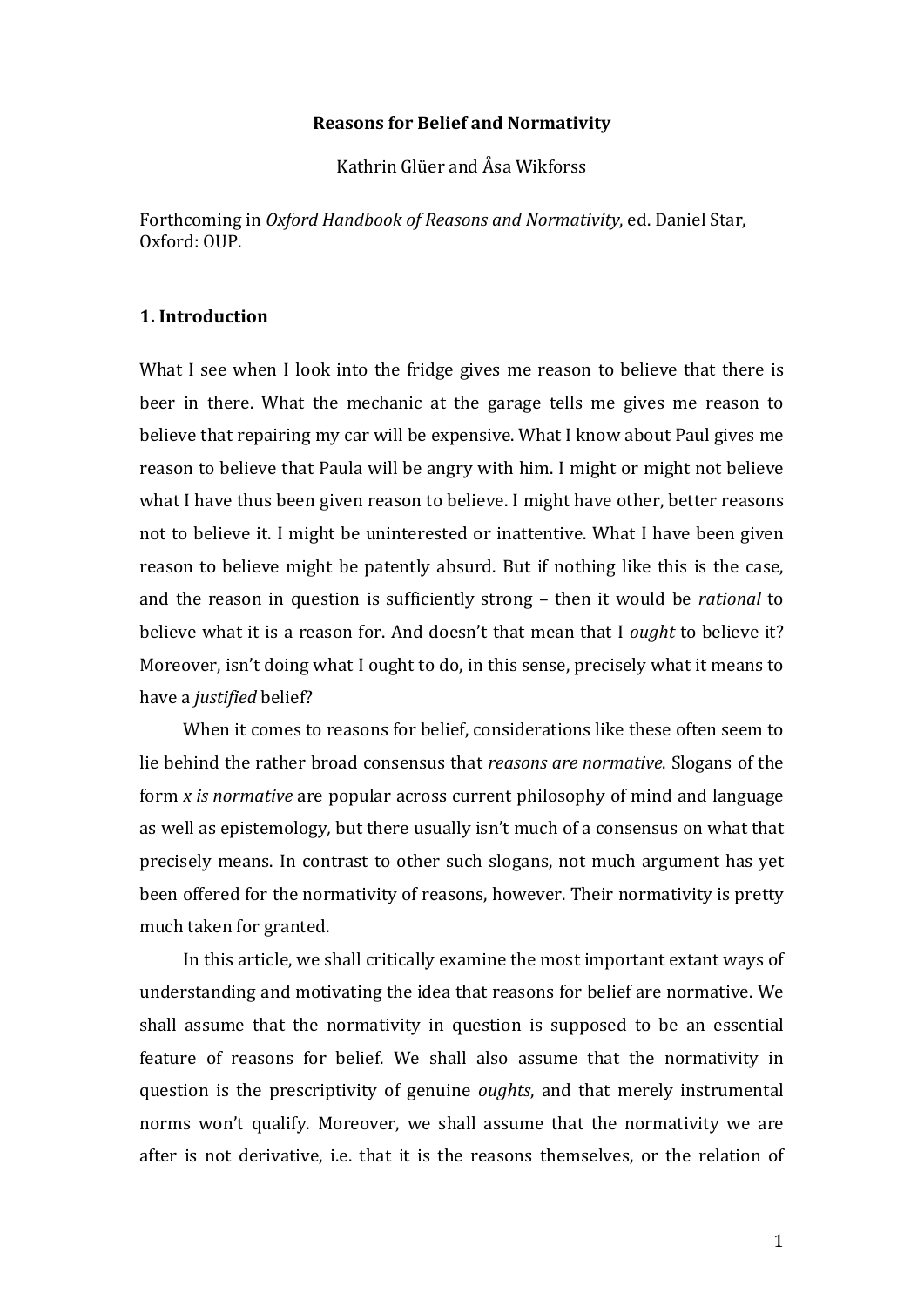being a reason for, that is the *source* of the wanted normativity – not the concept or ethics of belief, for instance.

We shall proceed as follows. First, we shall examine the proposal that the distinction between explanatory and so-called normative reasons that is commonly drawn in moral philosophy can be rather straightforwardly applied to reasons for belief, and that reasons for belief are essentially normative precisely when they are normative reasons (section 2). In the course of this we shall explore the very nature of the reasons-for-belief relation, as well as the ontology of such reasons. Second, we shall examine the idea that the normativity derives from the internal connection between reasons for belief and epistemic justification, distinguishing between two distinct normativist accounts of justification, a weaker and a stronger one (section 3). We shall argue that neither line of argument is compelling. Pending further arguments, we conclude that normativism about reasons for belief is not supported.

### **2. Reasons for Belief as Normative Reasons**

Moral philosophers writing about reasons distinguish between explanatory and normative reasons (or motivational and justificatory reasons).<sup>1</sup> It is easy to see the initial plausibility of such a distinction when thinking about reasons for action. The reasons we might cite to *explain* why someone performed a particular action  $\varphi$ , and the reasons we think *there* were for her to  $\Theta$ , might come apart: People might be motivated to  $\Theta$  by things that do not genuinely justify, "count in favour of" or "speak for"  $\Theta$ ing at all. A normative reason, then, is supposed to be a consideration that genuinely speaks for performing an action of a certain type. Even though normative reasons can be, and most often are, prima facie or pro tanto reasons, they are all *good* reasons in the sense of genuinely speaking for  $\Theta$ ing. Following Scanlon, many moral philosophers think that this notion of a reason does not allow for further substantive explication and therefore must be taken as primitive. $2$ 

 $1$  Neither distinction is crystal clear. Nor is it clear whether there really are two distinctions here, or just one. See Lenman 2009 for a survey.

 $2$  Scanlon 1998, 17ff.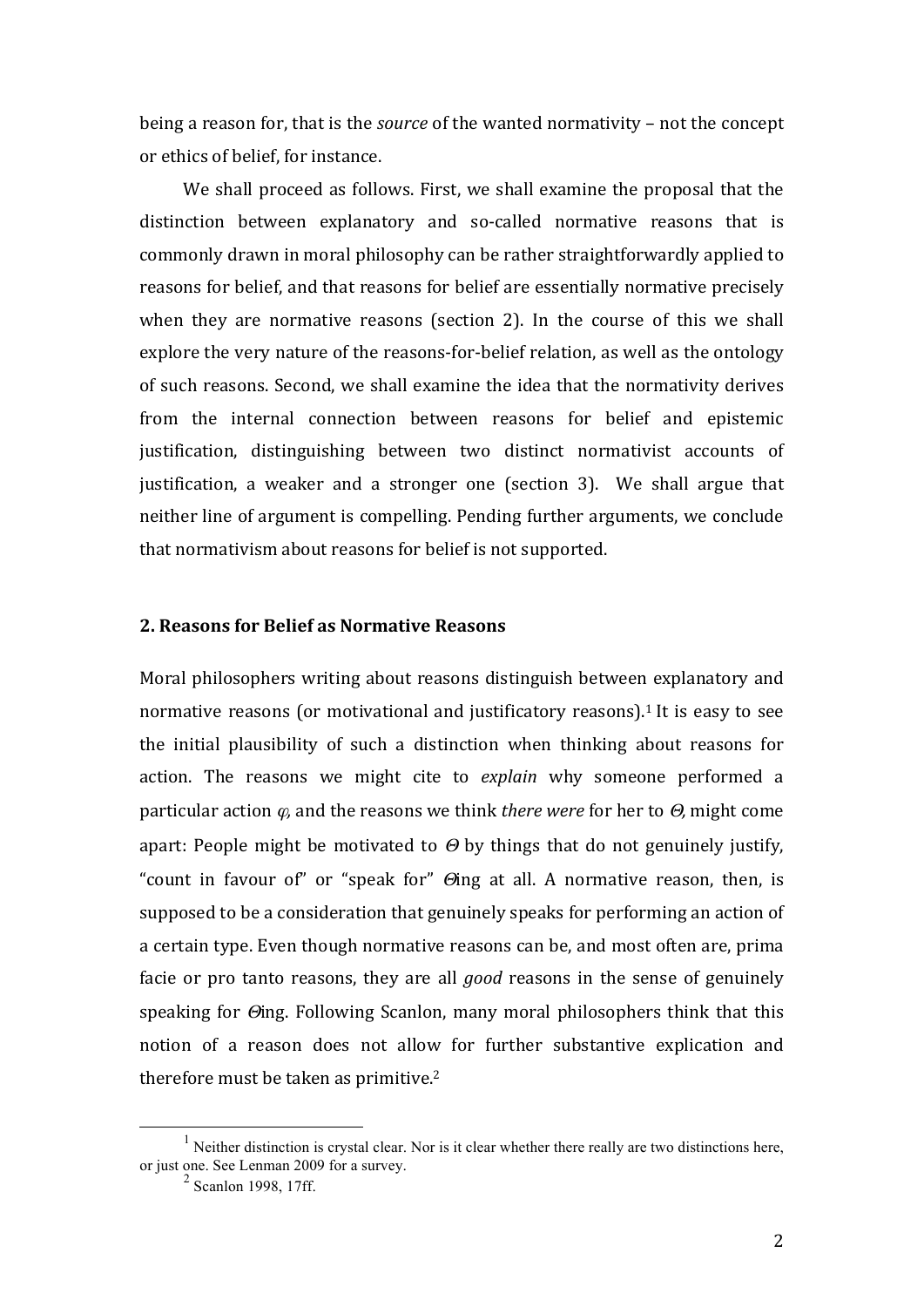Normative reasons for action might then be thought of as *normative* in the following, basic sense: If a reason  $R$  genuinely justifies or speaks for an agent  $S$ performing an action of type  $\Theta$ , then *S* (prima facie at least) ought to  $\Theta$ . Some locate the very *roots of normativity* in what we can all the "reasons relation", i.e. the relation between a reason and what it is a reason for. The reasons relation thus has come to be seen as *the normative relation par excellence*.<sup>3</sup> Moreover, reasons in this sense might not only be thought of as "ought generating" in this basic way, but as normative in a stronger sense as well: Reasons that genuinely speak for actions are such that they *guide* rational action. An agent *S* who is guided by a reason *R* for *Θ*ing not only *Θ*s, but does so *for that very reason*. This is often taken to require the capacity to recognize a reason *as* a reason.

The distinction between explanatory and normative reasons is often taken to be straightforwardly applicable to reasons for belief, too. And we certainly explain beliefs by all sorts of things, things that on closer inspection aren't any good as reasons, or aren't reasons at all. So, one might think that normative reasons for belief are those considerations that genuinely speak for forming a belief. If that is correct, normative reasons for belief simply would be a certain species of normative reason, and their normativity could be understood on the model of that of normative reasons for action. In this section, we shall explore the application of the explanatory-normative distinction to reasons for belief.

# **2.1 Explanatory and Normative Reasons**

The first question concerns the very motivation for drawing the explanatorynormative distinction for reasons for belief. For even though we routinely explain beliefs by things that do not genuinely speak for them, it is by no means clear that these things are *reasons*. Thus, the explanation for my believing that there is beer in the fridge might be that someone knocked me on the head, but while the knock might be the cause of my belief, there is no sense in which it is a reason. All sorts of things can explain the formation of beliefs, but to be an explanatory reason, we take it, it is not sufficient to be explanatory. Rather, if x is the explanatory reason for a belief that *p*, we can give a *reasons explanation* for that belief by means of x. But if explanatory reasons are those that provide

 <sup>3</sup> See for instance Olson, this volume, Raz 2011, 85.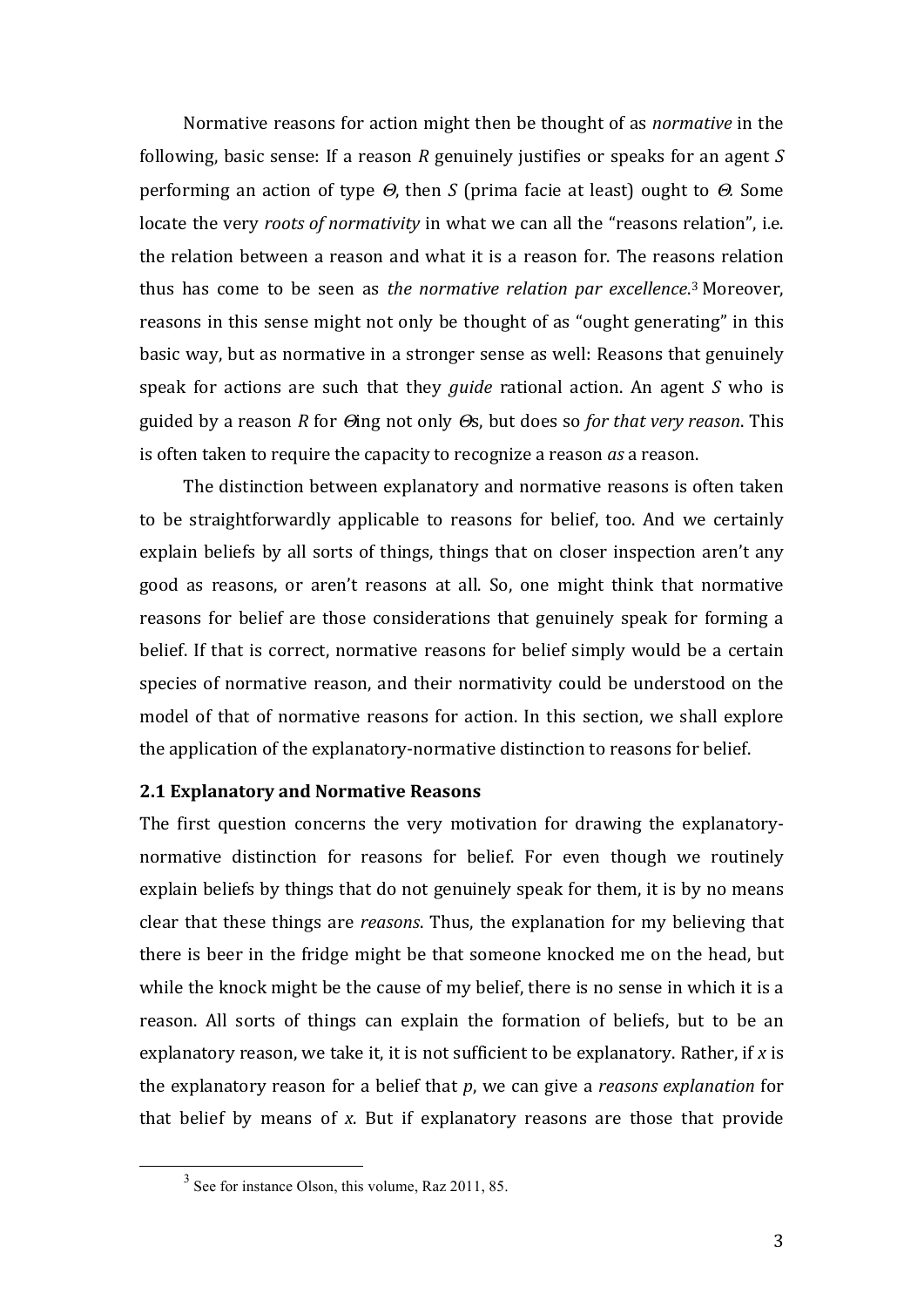reasons explanations for our beliefs, it becomes much less clear that these reasons can diverge radically from those that genuinely speak for those beliefs.

A veritable tradition going back to Davidson has it that all reasons explanations are such that they "rationalize" what they explain, i.e. show what speaks for the action or belief from the subject's own perspective. To a certain extent, the rationality involved is *subjective* in at least three senses. First, to speak for something from the subject's own perspective, a reason needs to be related to the subject in a certain way. Davidson took this to limit the domain from which to draw explanatory reasons to that of the propositional attitudes. Second, an explanatory reason might be such that neither those who give the explanation, nor those who receive it, need to *share* the reason with the subject of the explanation. Thus, I can explain to you both why S runs to the bus stop and why she believes that she'll make it to the meeting by citing her belief that the bus is on time -- even if we both know the bus to be late. Thus and third, beliefs cited in reasons explanation *do not have to be true*.

Nevertheless, there are clear limits to the subjectivity of reasons explanation for belief. We might explain a belief that *q* by a belief that *p* even if we do not believe *p* ourselves. But not any old *p* will do. Rather, *p* and *q* need to be related in such a way that even those who do not believe  $p$  can see that if they did that would speak for also believing  $q$ . The explanatory force of reasons explanations for belief thus depends on the presence of an objective  $-$  or at least inter-subjective – reasons relation. Let's call this the "*objectivity requirement on reasons explanations for belief*" or the "*objectivity requirement*" for short. 4,5

<sup>&</sup>lt;sup>4</sup> An anonymous referee finds the objectivity requirement too strong. Their example: "Suppose you believe that vaccines cause autism because your cousin's friend's son developed behavioural problems soon after his MMR shot. It seems plausible that this provides an explanatory reason for your belief. This is so even if I don't think that this 'speaks for' the belief that vaccines cause autism." If we remember that the reasons we are talking about are prima facie reasons, the example in fact provides a good illustration of our point: that someone developed behavioural problems soon after a vaccine certainly is *some*, even though in isolation extremely weak, evidence of there being a causal connection. Believing this thus to a certain weak degree speaks for believing that vaccines cause autism. Note, too, that in this case we both believe that someone developed behavioural problems soon after a vaccine. The case is thus not one where our reasons aren't the same. Rather, I draw an all things considered unwarranted conclusion from a shared reason. That is, my belief formation is *irrational*. What this illustrates is that even in case of such epistemic irrationality, the irrationality is limited as long as a reasons-explanation is still available: I do have a reason that speaks for my conclusion, but this reason is either totally outweighed by other considerations, or simply too weak to ever just form a belief on. Nevertheless, there would be no reasons explanation if what we both believe did not at all speak for the conclusion I actually draw.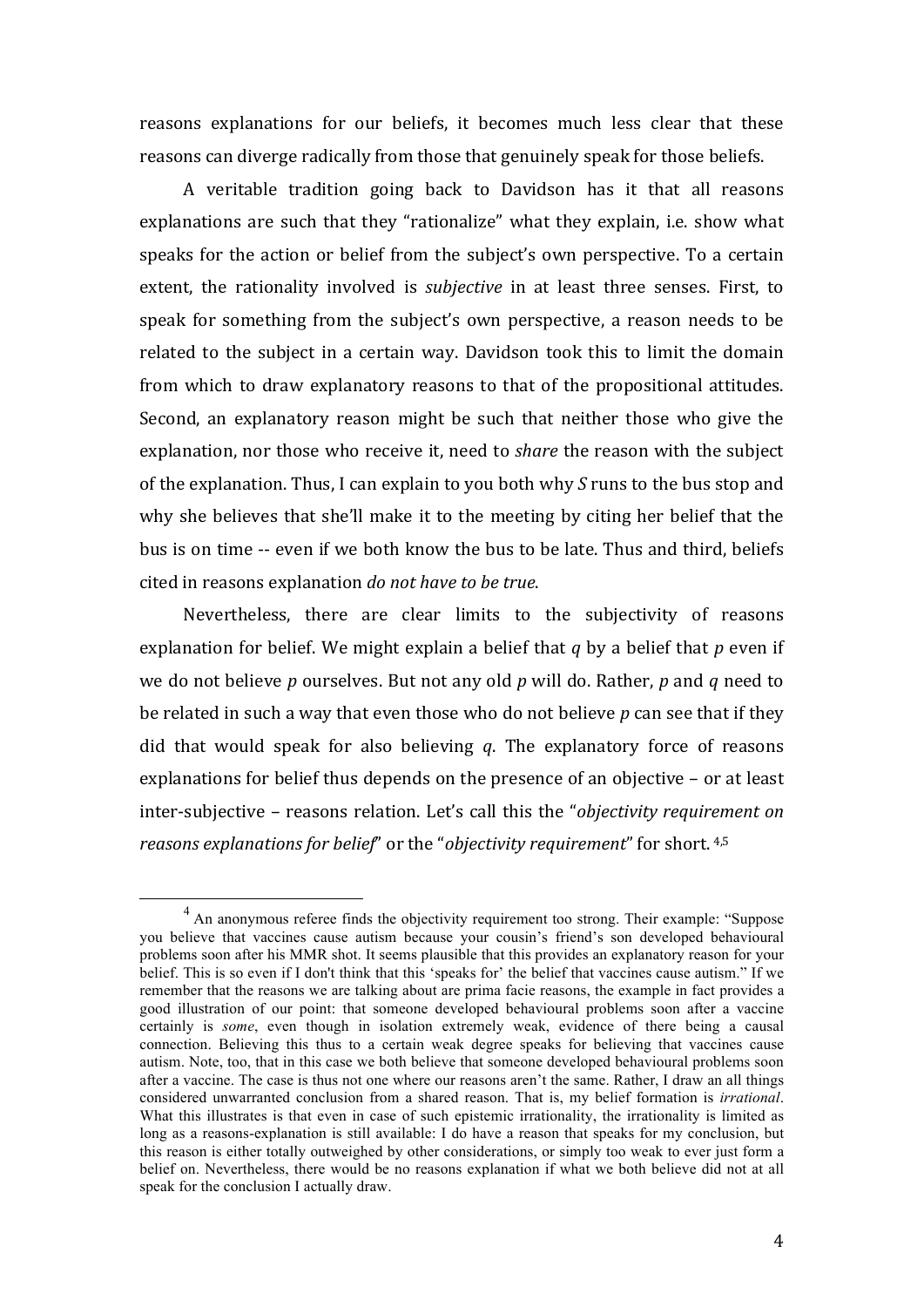It is of course a very good question what the precise nature of the required relation is. But it seems fairly clear that, intuitively, speaking for is *one and the same* relation – regardless of whether it holds between a normative reason for believing that  $p$  and believing that  $p$  or between a reason the having of which explains a belief that  $p$  and believing that  $p$ . Let's call this the "*same relation requirement*". Together, the objectivity and the same relation requirement substantially constrain plausible accounts of reasons for belief.

For one thing, the same relation requirement fuels the sense that for reasons for belief, the explanatory-normative distinction might be hard to motivate. Maybe the best way of satisfying the same relation requirement is to say that, for belief, there is only one kind of reason (cf. Turri 2009).

Moral philosophers have pushed related claims of identity between explanatory and normative reasons for action (cf. for instance Williams 1979, Scanlon 1998, Dancy 2000). To take a recent example, Heuer writes that "[t]he *identity thesis* – the claim that justificatory and explanatory reasons are the same reasons – seems crucial for our understanding of ourselves as practically rational" (Heuer 2004, 46). Heuer is very clear, however, that this identity thesis "should be taken in a weak sense, allowing there to be justificatory reasons that did not motivate (hence, that cannot explain a person's action) and explanations which are not justificatory. It amounts simply to the claim that justificatory reasons are in principle capable of explaining what we do" (ibid.). Such identity theses thus amount to conditional possibility claims of something like the following form:

 $(I_{NE})$  For all *x*, if *x* is a normative reason for  $\Theta$ ing then it is possible that there is a  $\varphi$  such that the having of *x* explains  $\varphi$ .

What (I<sub>NE</sub>) enforces is a restriction on the extension of *normative reason*: It contains only a certain kind of object, the kind of object the having of which is

 $<sup>5</sup>$  It is not immediately obvious in how far the objectivity requirement just carries over to action</sup> explanation. Arguably, it holds even for action explanations by means of desires (or belief-desire pairs). To have explanatory force, citing a desire to explain an action, that desire needs to be such that its speaking for the action is intersubjectively appreciable. And many people think that there are limits to what a person can rationally desire, i.e. to the contents of the desires that can be cited in reasons explanations. David Lewis, for instance, was fond of illustrating this with the example of desiring a saucer of mud without having any idea what would be good about it (Lewis 1996, 306, example originally from Anscombe 1958). But even if it is right that no rationalization is to be had from this "desire", the underlying relation between a desire reasons explaining an action might be rather different from that underlying the relation between a belief explaining a further belief.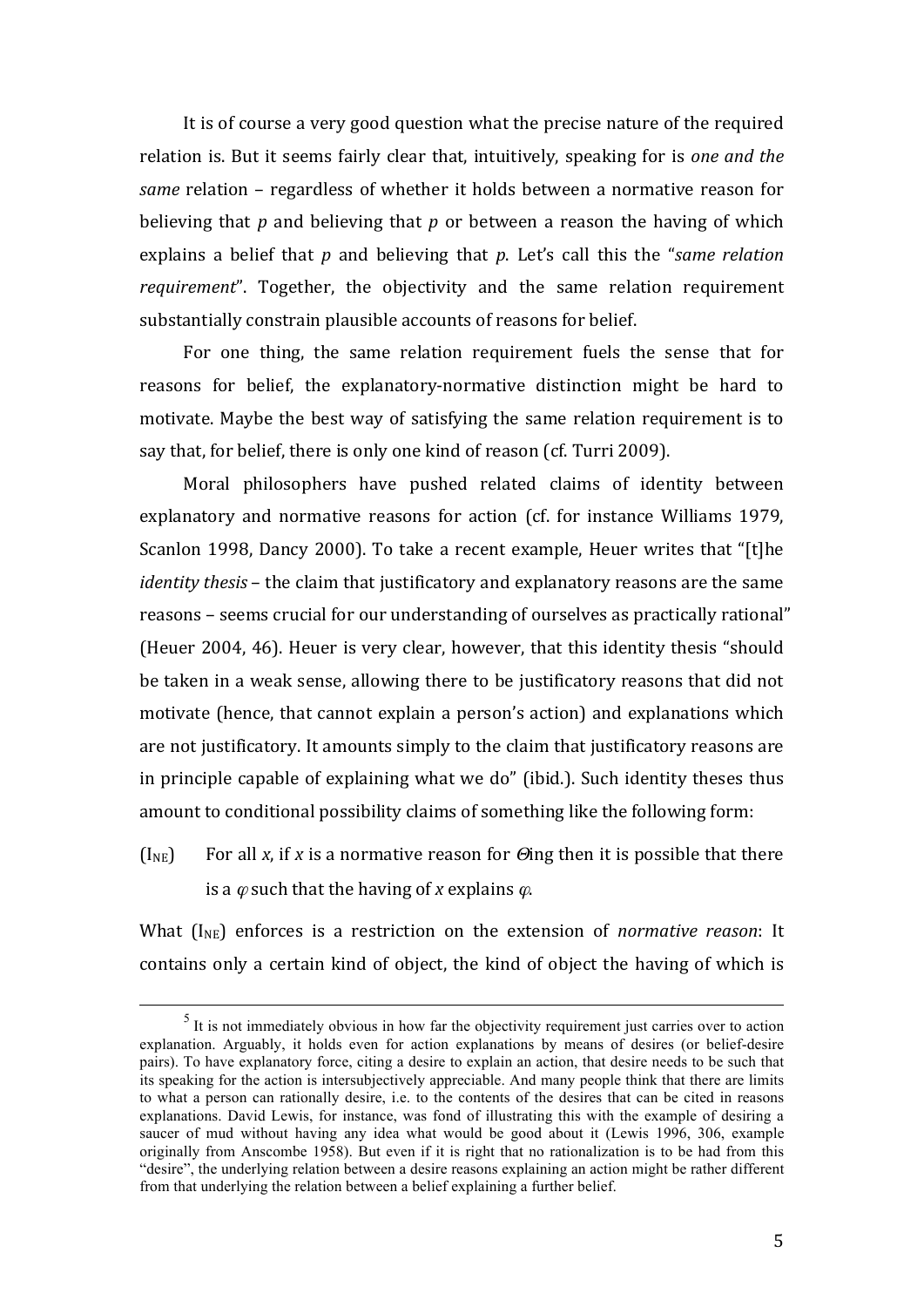capable of explaining action.<sup>6,7</sup> But when it comes to reasons for belief, we might want to complement (the belief version of) ( $I_{NE}$ ) with a claim like ( $I_{EN}$ ):

(I<sub>EN</sub>) For all *x*, *p*: if there is a belief that *p* explained by the subject's having *x*, then  $x$  is a normative reason for believing that  $p$ .

 $(I<sub>EN</sub>)$  does not exclude the possibility of there being normative reasons for belief that do not explain any actual beliefs. But it does exclude the possibility of there being any beliefs that are explained by reasons that are not normative reasons for them.

 $(I_{EN})$  will strike many as implausible. But maybe it shouldn't. The reasons we are concerned with are all prima facie reasons.  $(I_{EN})$  only demands that all the prima facie reasons actually explaining beliefs are also reasons that, prima facie, speak for believing those things. It does *not* exclude the possibility of wildly unjustified or internally irrational belief. Moreover, so far we know very little about what it even means to (have reasons that) speak for believing something.

Nevertheless, you might think that when it comes to reasons for belief, speaking for clearly comes in two flavors, so to speak: *normative* speaking for is closely tied to *epistemic justification* and *evidence*, while *explanatory* speaking for is not. An explanatory reason for a belief that  $p$ , one might thus think, need not be such that having it provides epistemic justification for believing p.<sup>8</sup> Whether or not we can hold on to the same relation requirement in the face of such

 $<sup>6</sup>$  How substantive a claim this is depends, of course, on the kind of possibility and the kind of</sup> agent and circumstances invoked in  $(I<sub>NE</sub>)$ . Does it hold for ideally rational agents under ideal circumstances, or for agents like us? And what is the intended direction of explanation here? Does the force of normative reasons derive from their power to explain? Or vice versa? Cf. Finlay and Schroeder 2008.

 $<sup>7</sup>$  However, (I<sub>NE</sub>) *is* compatible with a same relation requirement. Of course, the relation of</sup> speaking for and that of explaining an action are *not* the same: Speaking for takes types of action as its second relatum, while explanation takes particular actions. A same relation requirement is not directed at the explanation relation, however. It is directed at the relation of speaking for that needs to obtain for a reason to be able to explain a particular action. And that is a relation taking types of action as its second relatum. And analogously for reasons for belief, of course.

 $8$  Michael Smith (2004) argues for one (pretty radical) version of such divergence. He argues that motivated belief ipso facto is irrational belief, i.e. that reasons explaining belief cannot be normative reasons. (According to Smith, reasons explanations are belief-desire explanations; so, motivating reasons are mental states – but normative reasons aren't.) Timothy Williamson (2000) argues for another version of such divergence. According to Williamson, evidence equals knowledge. Consequently, one might say, only knowledge provides a subject *S* with normative reasons for further beliefs. But all of *S*'s beliefs, be they knowledge or not, can be cited in reasons explanations of *S*'s further beliefs.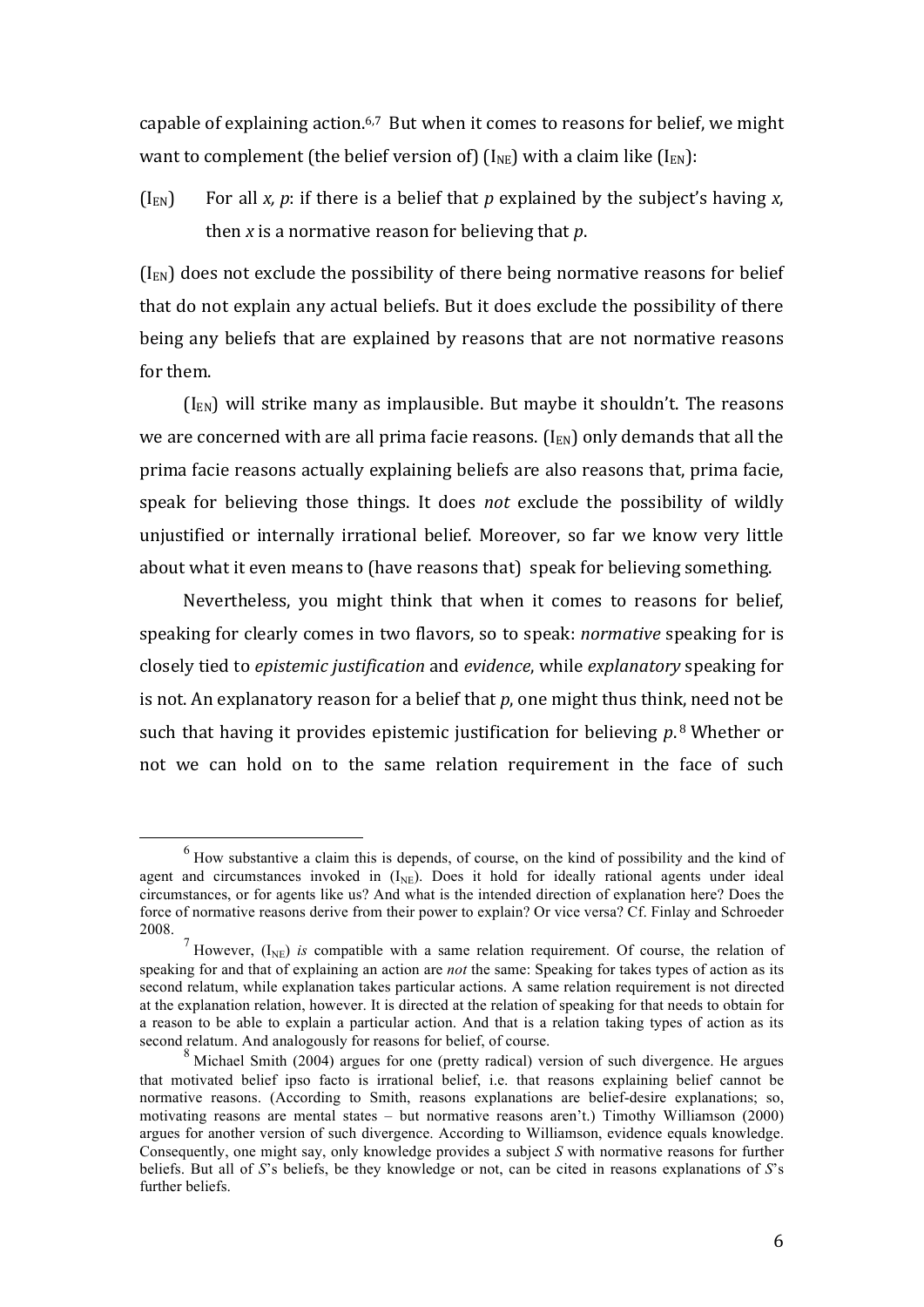considerations depends, among other things, on the ontology of reasons. We shall turn to that now.

## **2.2 What kind of an animal is a reason?**

What ontological category do reasons belong to? Here are the main candidates: propositions, states of affairs or facts, and mental states such as propositional attitudes. Some writers think that both explanatory and normative reasons belong to one and the same ontological category, and some think that explanatory and normative reasons are different kinds of animal.<sup>9</sup>

Propositional attitudes might seem attractive candidates for being reasons for belief. Thus, Davidson (in)famously declared: "Nothing can count as a reason for holding a belief except another belief" (Davidson 1983, 141). And it seems clear that, to figure in reasons explanations, the relevant reasons need to be "had" by the subject of the explanation. Propositional attitudes (or mental states in general) are therefore at least natural candidates. But it is at least equally plausible to construe the reason as the proposition itself, and the relevant having as the having of an attitude towards that proposition.<sup>10</sup> We can then speak of the relevant attitude as "providing its subject with a reason", where the reason is the proposition the attitude is an attitude towards.

Both proposals might seem too narrow, however. Many have held that perception provides its subjects with reasons for belief (cf. McDowell 1994, Brewer 1999). If reasons require or are propositions, those who think that experiences don't have propositional contents, or any contents at all, won't be

 <sup>9</sup> Proponents of propositions include Scanlon (1998) and Brandom (2000), facts or states of affairs are favored by, among others, Dancy (2000), Raz (2011), and Smith (2004, for normative reasons), and mental states by Smith (2004, for motivational reasons) and Turri (2009, for reasons for belief in general).

 $10$  One of us has argued that Davidson himself can plausibly be read this way (cf. Glüer 2011, 117f; 227ff; Glüer 2012). When Davidson argues for his "belief only"-claim, he in effect runs two arguments together. The first argument turns on the premise that reasons need to stand in inferential or evidential relations to one another. Only propositions will do for this job. The second argument starts from the premise that the reason needs to be the subject's. Together, this means that a propositional attitude is required. Davidson's main point, however is this: the attitude needs to be one of holding true, i.e. belief. Simply put: you need to hold a proposition true in order to have a reason for actually drawing any consequences from it. Just entertaining it, or desiring its truth, won't do. Since it isn't the beliefs, but their contents that stand in inferential or evidential relations, it is therefore best to read Davidson as saying that only beliefs are such that they provide their subjects with reasons for further beliefs.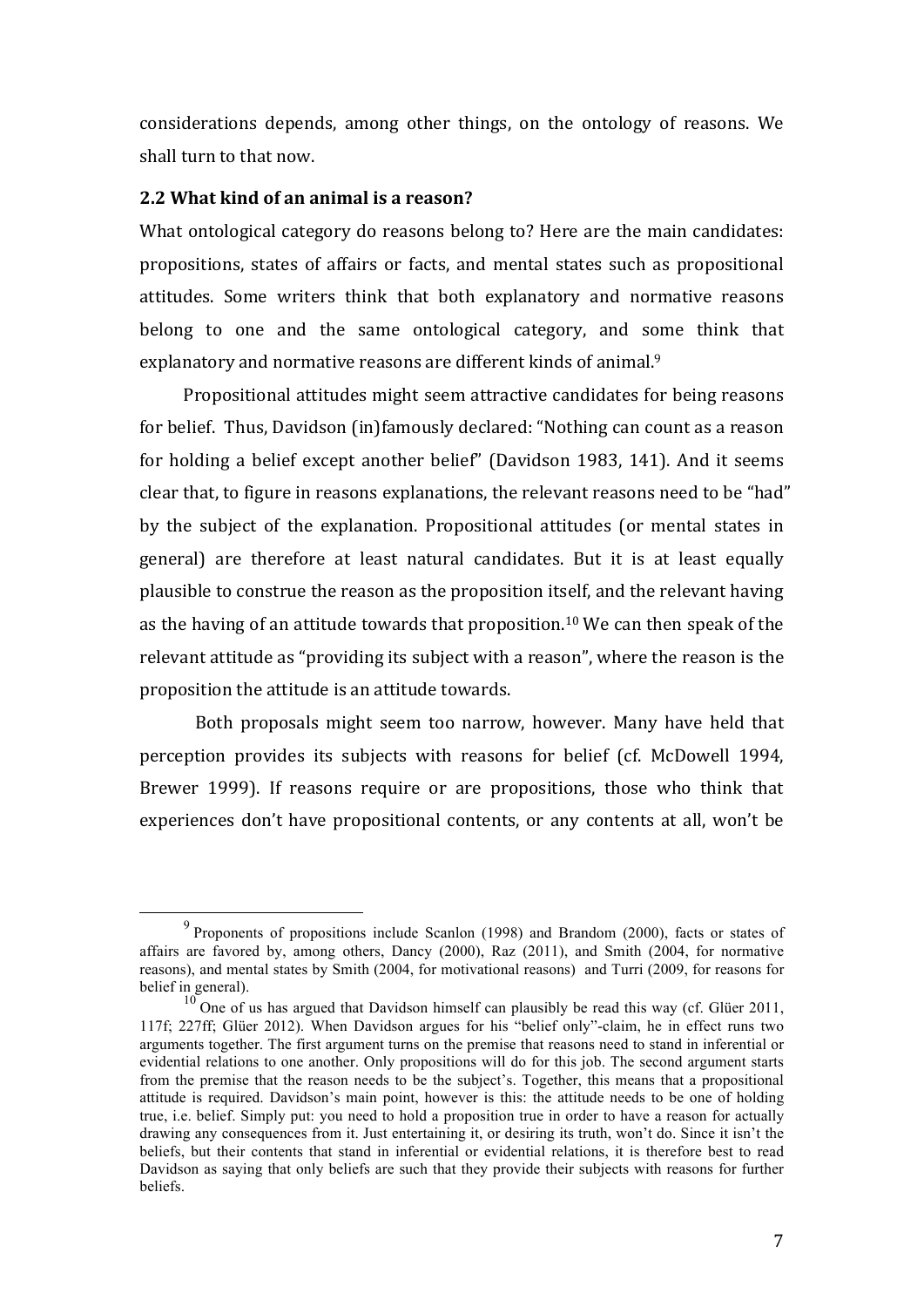able to account for the reasons providing role of perception.<sup>11</sup> One option would be to think of reasons as mental states more generally. Turri argues that even on the assumption that perceptual experiences have propositional contents, perception provides an argument against what he calls "abstractionism": the view that reasons are propositions. We "ought to reject abstractionism because it entails that to heed the call of experience is to move in a circle. Not a hint of circularity infects such a transition" (Turri 2009, 498). Thus, if I believe that there is beer in the fridge on the basis of looking into it, abstractionism would have to understand that as a transition from *there is beer in the fridge* to *there is beer in the fridge*. Now, it is not only controversial whether the reasons provided by experience are indeed "inferential" in the sense here presupposed. It is also controversial whether the justificatory role of experience is to be understood in terms of reasons at all. Moreover, Turri's argument presupposes that experiences indeed have the very same contents as the beliefs based on them. But the very fact that basic inferences from experience would then "stutter" could be used as an argument against that premise. $12$ 

Turri also provides an independent "master argument for statism": the view that reasons for belief are mental states. According to Turri, if we want to understand your reasons for believing something, "having the relevant mental states in place and appropriately related is *both necessary and sufficient*" (Turri 2009, 504). This observation is best explained by statism, because statism does not require introducing any further items into the reasons explanation, Turri claims. As long as the states cited in reasons explanations are propositional attitudes, however, it is hard to see how identifying reasons with propositions would introduce anything that wasn't already needed anyway.<sup>13</sup>

 $11$  Brewer now argues that experiences do not have any content (joining philosophers such as Mike Martin (2002) and Charles Travis (2004) on this). McDowell now thinks that perceptual content is not propositional. Tyler Burge (2010) and Tim Crane (2009) hold similar positions.

<sup>12</sup> So-called "stuttering inference arguments" have been put to a variety of uses. McDowell uses a stuttering inference argument against construing the reasons perception provides as inferential reasons (1998). Glüer (2009), by contrast, uses such an argument for the claim that experiences do not have the same contents as beliefs based on experiences. Siegel and Silins (2013) survey the epistemology of perception.

<sup>&</sup>lt;sup>13</sup> And as long as facts are understood as true propositions, no new items are introduced by construing reasons as facts, either.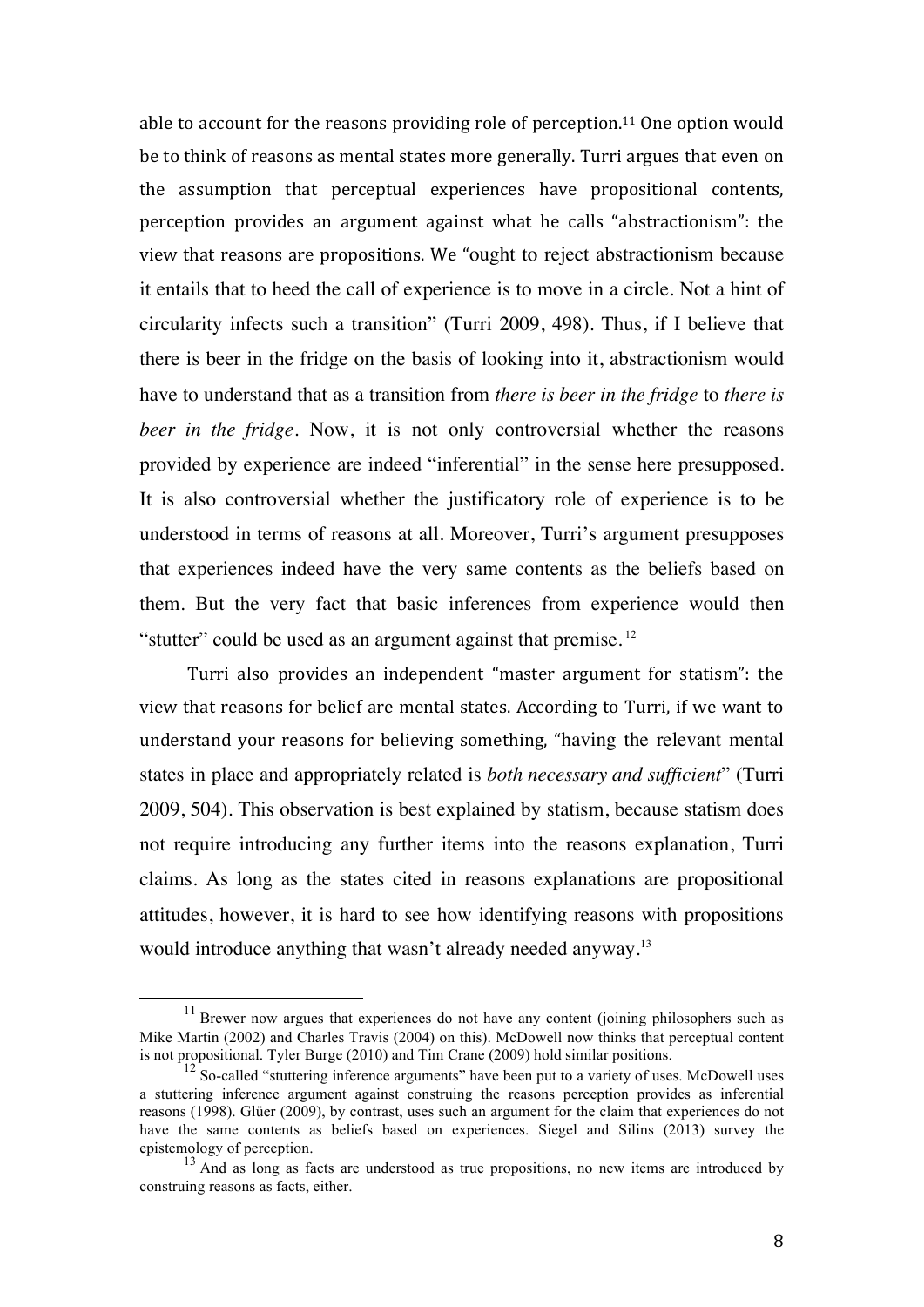Dancy provides influential arguments against both propositions and mental states as reasons. Mental states, he argues, cannot be (explanatory or motivating) reasons for belief because if they were it would be impossible for us to ever believe something for the (normative) reasons speaking for believing it: "The reasons why we believe something will always be other psychological states of ours, never anything like the evidence available to us" (Dancy 2000, 105). Others have argued more generally that our reasons for believing *p* (almost) never are things like *that we believe that q,* but rather things like *that q*. But even though this is very plausible, it does by no means follow that *having q as a reason*, and *explaining* why a subject *S* believes that *p* by means of *S*'s having that reason do not essentially involve *S*'s having a mental state with the content that *q*.

However, Dancy and others also argue that only *facts* or *states of affairs* can be normative reasons. One popular argument for facts and against propositions is that while belief in a false proposition  $p$  might explain why someone believes  $q$ , in such a case there is no genuine (normative) reason for believing  $q$  (cf. for instance Olson, this volume). To the extent that this is based on ordinary language use  $-$  we do say things like "there was no reason for him to run to the bus stop as the bus was late, as usual" – the evidence is inconclusive at best, as it seems equally natural to say things like "his/my reason for running to the bus stop was that he/I believed that the bus was on time".

Even if all reasons were propositions, one could argue that *normative* reasons for belief are to be identified with *true propositions*. It is, one might hold, only true propositions that genuinely speak for believing something. It has been argued that this claim derives from the ethics of belief itself, as one ought to believe something only if it is true (cf. Raz 2011, 97ff). But the ethics of belief is not only a different, highly controversial topic  $-$  if it is the source of the normativity of reasons, this normativity is derivative, and not what we are looking for.<sup>14</sup> A better idea might be to argue along lines like these: your epistemic situation is good only in the so-called *good case* where you base your belief that  $q$  on a true belief (or, as Williamson (2000) has it, on knowledge) that

<sup>&</sup>lt;sup>14</sup> For more on the normativity of belief, see Hattiangadi, this volume.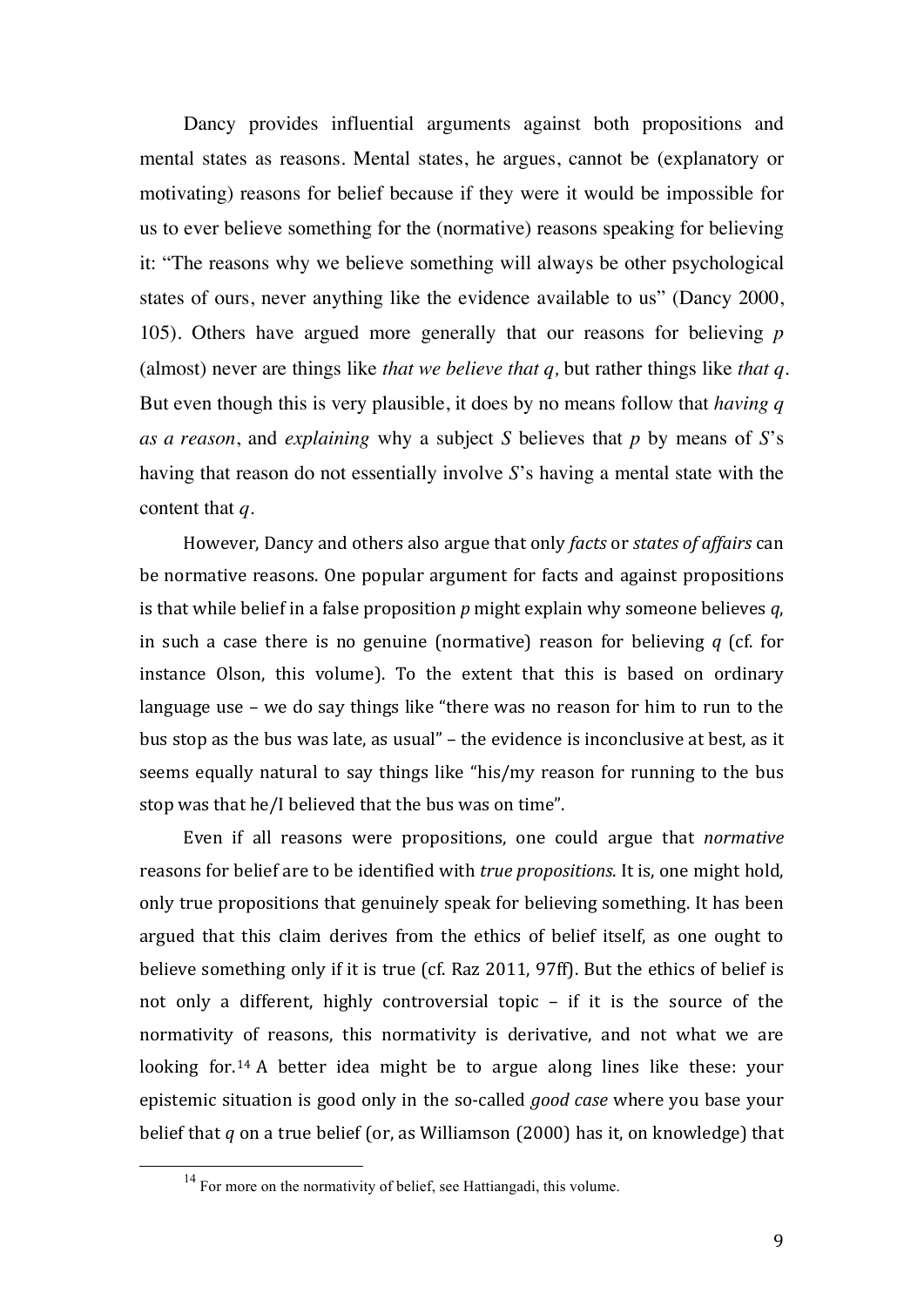*p*. One might then say, for instance, that all reasons are propositions, but only true (or known) propositions are normative reasons for belief.

But Dancy also provides a completely general argument against propositions as reasons. Propositions, he says, can be construed in either of two ways: as structured, sentence-like objects or as sets of possible worlds. And neither is "the sort of thing to make an action sensible or right" (Dancy 2000, 115). We are not quite sure what to make of this, especially when considering how to apply it to reasons for belief. It is not clear what it is for a belief to be "sensible or right". If this means that the belief is *true*, surely a reason for holding it is *not* what makes it true. If "sensible or right" means that it is *rational* or epistemically justified for the believer to hold the belief, then it is far from obvious that what makes it so are facts or states of affairs – rather than things the believer believes or knows.<sup>15</sup>

Moreover, if you believe that reasons only come in one ontological flavor  $$ as Dancy clearly does – construing them as facts or states of affairs generates serious problems for explanatory reasons. When it comes to reasons explanations, *false* beliefs do a lot of explanatory work for us. How is that even possible if all reasons are facts or states of affairs? It might be tempting to talk of "facts as the agent conceives them to be" here, but in the case of a false belief, there simply is no relevant fact.  $16$  There is a false proposition, however (held true by the believer).

To our minds, the most plausible conclusion to be drawn from these considerations is that reasons for belief are best construed as propositions. As we said, this is not to deny that reasons explanations essentially involve

<sup>&</sup>lt;sup>15</sup> When it comes to states of affairs, moreover, one might well ask whether it is so clear that they are so radically different from propositions. To be sure, propositions are true or false, while states of affairs obtain or don't obtain. But many people think that states of affairs are complex entities having constituents, and that these constituents are objects and properties somehow forming the complexes. On a so-called "Russellian" way of understanding propositions, propositions would seem to be very similar entities, indeed.

 $16$  Dancy (2000, 131ff) bites the bullet here and claims that there are non-factive explanations. Raz (2011, 34f) "goes meta" and claims that the agent's belief that there are reasons can motivate even if there are none: "As the agent sees matters, it is as if there are reasons, and they motivate him, even when he does not know what they are, and even though they are not there." But first of all, it is by no means clear that to have a (motivating) reason one needs to believe that one has one, and second, *all* the explanatory work is now done by the belief that there are reasons. It is simply no good to protest: "But the motivating power of these beliefs exists in the shadow of the motivating power of the reasons" (ibid.) – something that does not exist does not cast any shadows, either.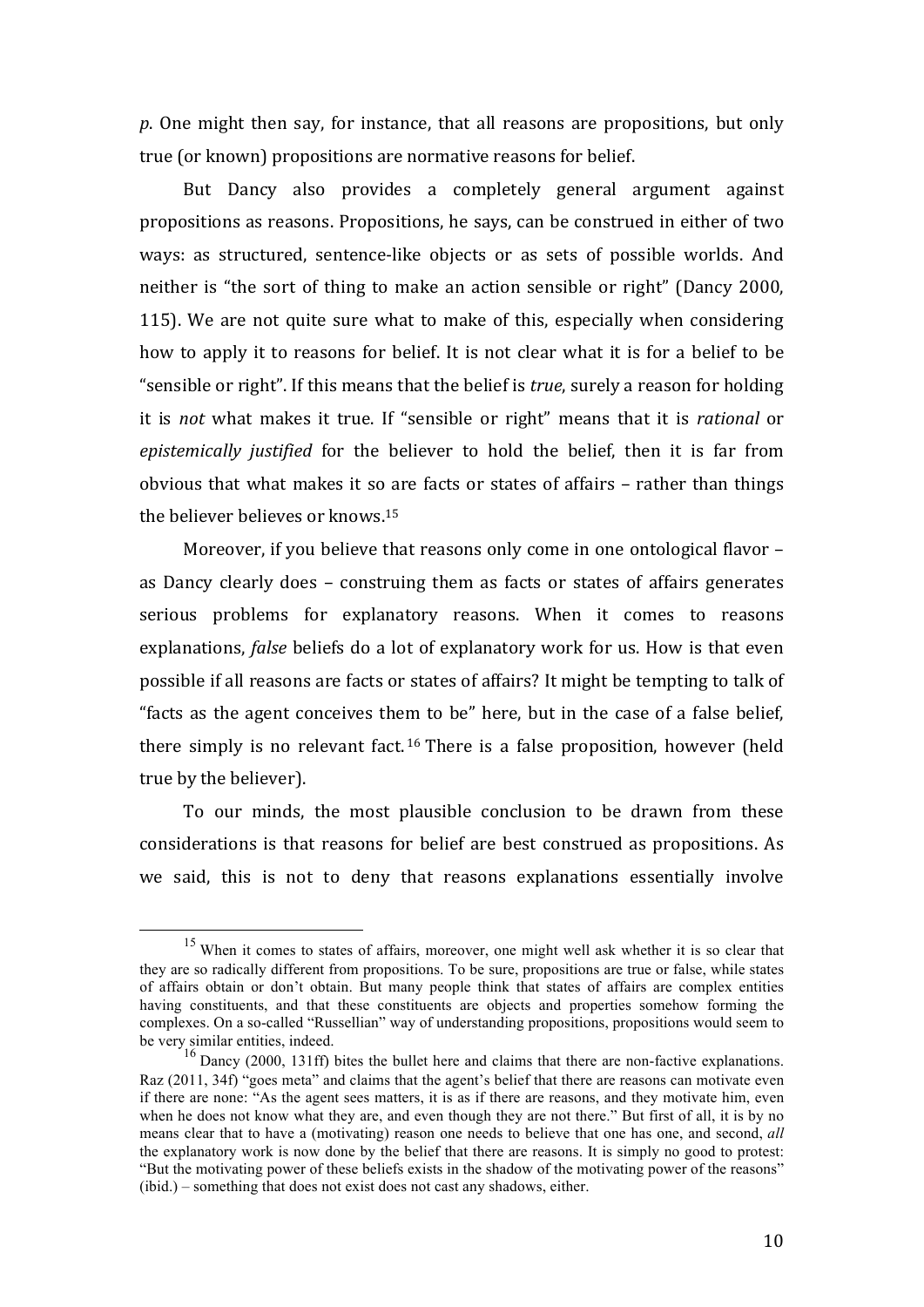propositional attitudes – we can only explain a subject *S*'s belief that *q* by means of a reason *p* if *S* has that reason. On the assumption that reasons are propositions, having reason *p* can quite plausibly be understood as standing in one of attitudinal relations to p. But which? Does having a reason for belief require a cognitive attitude, such as belief? More generally, can there be practical reasons for belief? This is the question we shall turn to now.

## **2.4 Practical reasons for belief?**

Davidson thought that only beliefs provide reasons for further belief. This, of course, is not to deny the existence of what Michael Smith would call "motivated belief", i.e. belief formed under the influence of desire (Smith 2004). But is motivated belief necessarily irrational, as Smith thinks? More generally, can there be *practical reasons* for belief?

Many think that there *cannot* be practical reasons for belief. Belief formed on the basis of practical reasons is necessarily irrational.<sup>17</sup> It might, however, be possible to hold on to that idea and nevertheless think that there are practical reasons for belief, even good ones. The irrationality that necessarily comes with motivated belief, one might say, is *epistemic*. And even though belief formed under the influence of desire (or for practical reasons) always is epistemically irrational, it might not be irrational or unjustified in other respects, moral respects, for instance, or even all things considered.

If belief can be rational, or irrational, in different respects  $-$  epistemically, morally, prudentially, etc. - the question would be how these respects relate to one another. Are they incommensurable, as is often held (Kelly 2003)? Or can epistemic and other reasons for belief be weighed against one another? Such that there is such a thing as what one has reason to believe, all things considered? If so, how do we integrate practical and theoretical reasoning into one model? A worry here would seem to be this: models of practical reasoning usually have a slot for belief. If a belief is rational only if the subject's reasons for holding it can be rationally reconstructed as a piece of reasoning, and every such piece of reasoning requires another belief, being rational might easily become a supertask. And even though it might not be possible for us to ever be fully

 $17$  See a.o. Smith (2004), Raz (2011), Shah and Velleman (2005), and Kelly (2003). For some recent dissent, see: Booth (2013), McHugh (2013), Reisner (2009).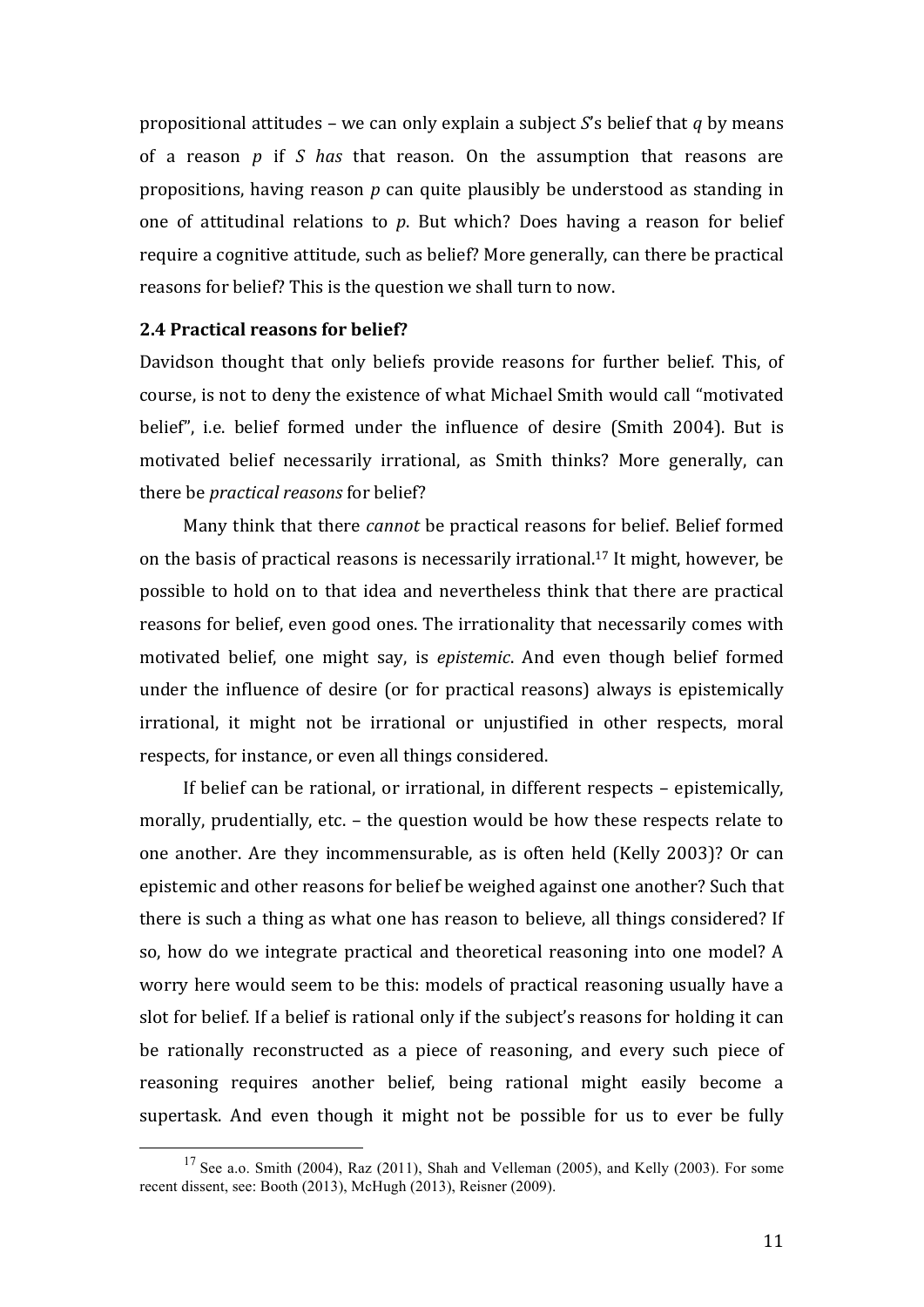rational, it is surely absurd to consider forming even a single rational belief a supertask.18

Another important question in this area is the question of voluntariness or control. It is often claimed that *theoretical deliberation*, *i.e.* deliberation about whether to believe  $p$ , has some interesting features: It seems virtually impossible for practical considerations to effectively enter into them. Be the practical consequences ever so drastic, it is said, you cannot form beliefs at will. This is an empirical claim concerning our psychology. But if normative reasons have to be such that they can motivate creatures like us (i.e. be explanatory reasons for beliefs of ours), if they moreover have to be such that they can do this in "full daylight", i.e. through conscious processes of deliberation (and not just "secretly" or subconsciously), then this shows that there aren't any normative practical reasons for belief. $19$ 

#### **2.5 Reasons, Evidence, and Inference**

Above, we used "speaking for" to characterize the relation between a normative reason and what it is a reason for. Many hold that, in its full generality, this relation cannot be further analysed. But this is not so clear when it comes to reasons for belief. Here, a natural idea to start with is the following:

(Inf) If *p* is a reason for believing *q* then there is *a* valid inference from *p* to *q*.

But it is far from clear how to go about developing this plausible thought into a full analysis of the reasons-for-belief relation.<sup>20</sup> Even when concerned with deductively valid inference only, there are classical difficulties. For instance, as Harman (1986, ch. 2) observes, even if you believe both that  $p$  and that *if*  $p$  then

<sup>&</sup>lt;sup>18</sup> The worry here is, in effect, that there would be what we elsewhere have called a "regress of motivations" (cf. Glüer and Wikforss 2009).

<sup>19</sup> McHugh (2013) argues that it does *not* hold in full generality that practical considerations cannot motivate belief through deliberation. He for instance discusses an example where you have less than conclusive evidence to the effect that a good friend of yours has committed some atrocity. Even if the evidence is strong enough to normally justify forming the belief that the person is guilty, McHugh argues, it not only is the case that it would be *better* to refrain from forming the belief if it concerns your good friend – when deliberating on the question of your friend's guilt it is moreover *psychologically possible* to be motivated by this consideration.

<sup>20</sup> As formulated, (Inf) might also seem to be a principle limited to reasons for *first order* belief. When forming a second order belief such as the belief that I believe that *p*, there (usually) is no valid inference from *p* to *I believe that p* (cf. Pryor 2013). But it is not so clear whether having a first order belief provides its subject with a *reason* for believing that she has that belief in the first place. It is, it seems to us, not even clear whether having the first order belief *justifies* having the second order belief. For a related discussion, see Byrne (2011).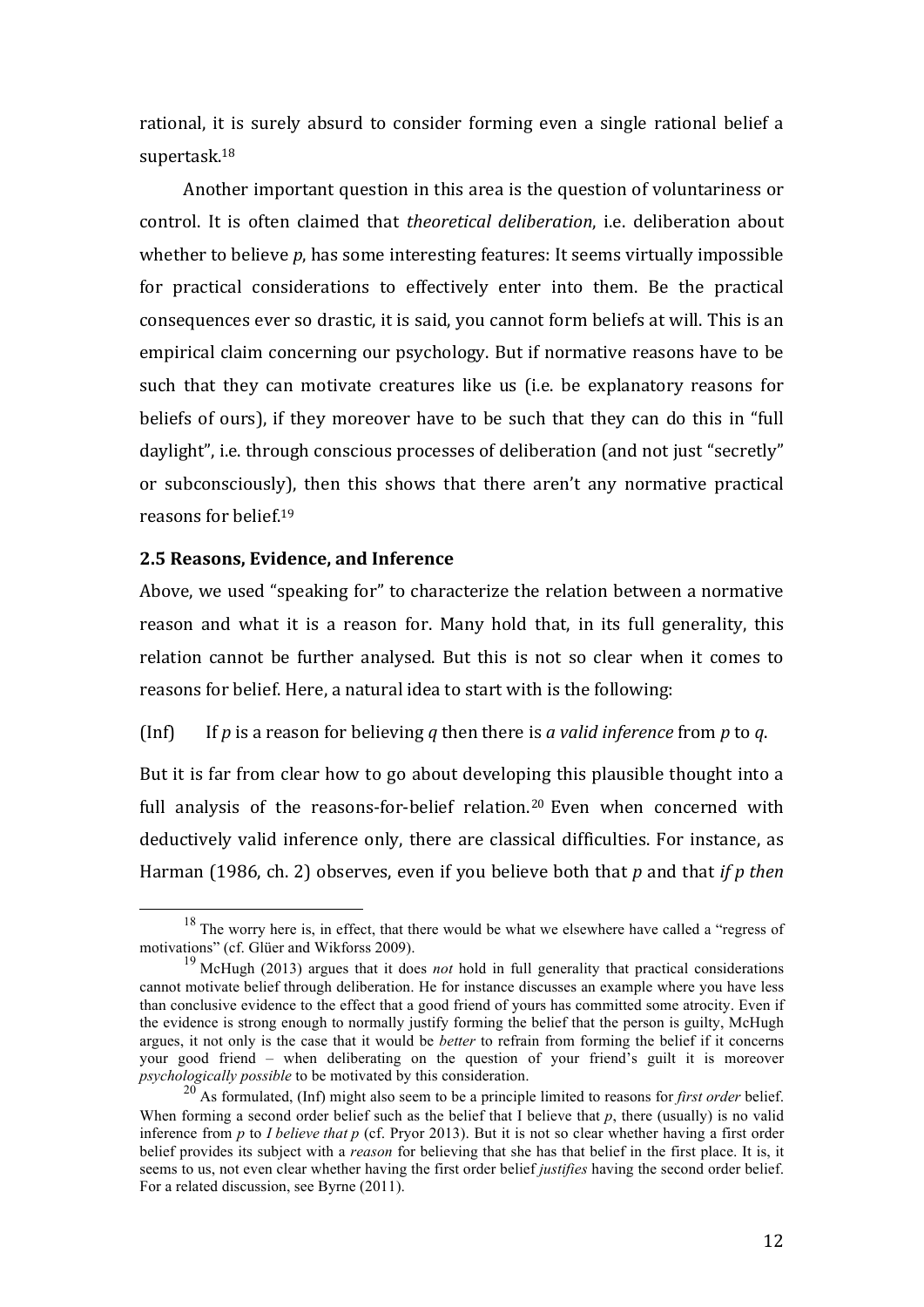*q*, *, q* might be so absurd that instead of having reasons to believe *q*, you have reason to abandon either p or if p then q. Moreover, many feel that even for purely deductive matters, (Inf) cannot be made into a bi-conditional - given our cognitive limitations, it is argued, we do *not* have reasons to believe all logical consequences of our beliefs (see, for instance, Harman 1986, ch. 2, Kelly 2006). Let's call a problem like this a "remoteness problem". A remoteness problem arises if our candidate for the reasons-for-belief relation relates the contents of our actual beliefs to propositions so "remote" from them that it seems intuitive to say that we do not have *any* reasons to believe the remote propositions. But remoteness is relative: If having reasons is a function of remoteness and you are an accomplished logician, while I am not, believing  $p$  might give you, but not me, a reason to believe *q*. Even if such relativism might not strike everyone as objectionable, we should be wary of the most obvious way of spelling out what not being too remote precisely amounts to: if  $q$  in fact follows from  $p$ , it might be thought, you have a reason for believing q only if you also *believe* that it follows from p. Requiring belief in any such "bridge principle" threatens to lead into Carroll-style infinite regress. $21$ 

Matters do not get easier once we think about all the reasons falling short of deductively implying what they are reasons for. Many think that reasons for believing *p* need to be, or provide, *evidence* for *p*. Thus, Thomas Kelly writes in his Stanford article on evidence: "Indeed, it is natural to think that 'reason to believe' and 'evidence' are more or less synonymous, being distinguished chiefly by the fact that the former functions grammatically as a count noun while the latter functions as a mass term" (Kelly 2009, 5). But there are many notions of evidence, and not all of them might be equally helpful in characterizing the reasons-for-belief relation.<sup>22</sup>

According to Williamson (2000), evidence is always propositional, and a subject *S*'s evidence consists of the propositions *S* knows. It is common to think of evidential relations between propositions as relations of implication and

 $21$  Carroll 1895.

<sup>&</sup>lt;sup>22</sup> See Achinstein (2001) for a systematic investigation into a variety of conceptions of evidence. Kelly (2006) provides a survey of the theory of evidence.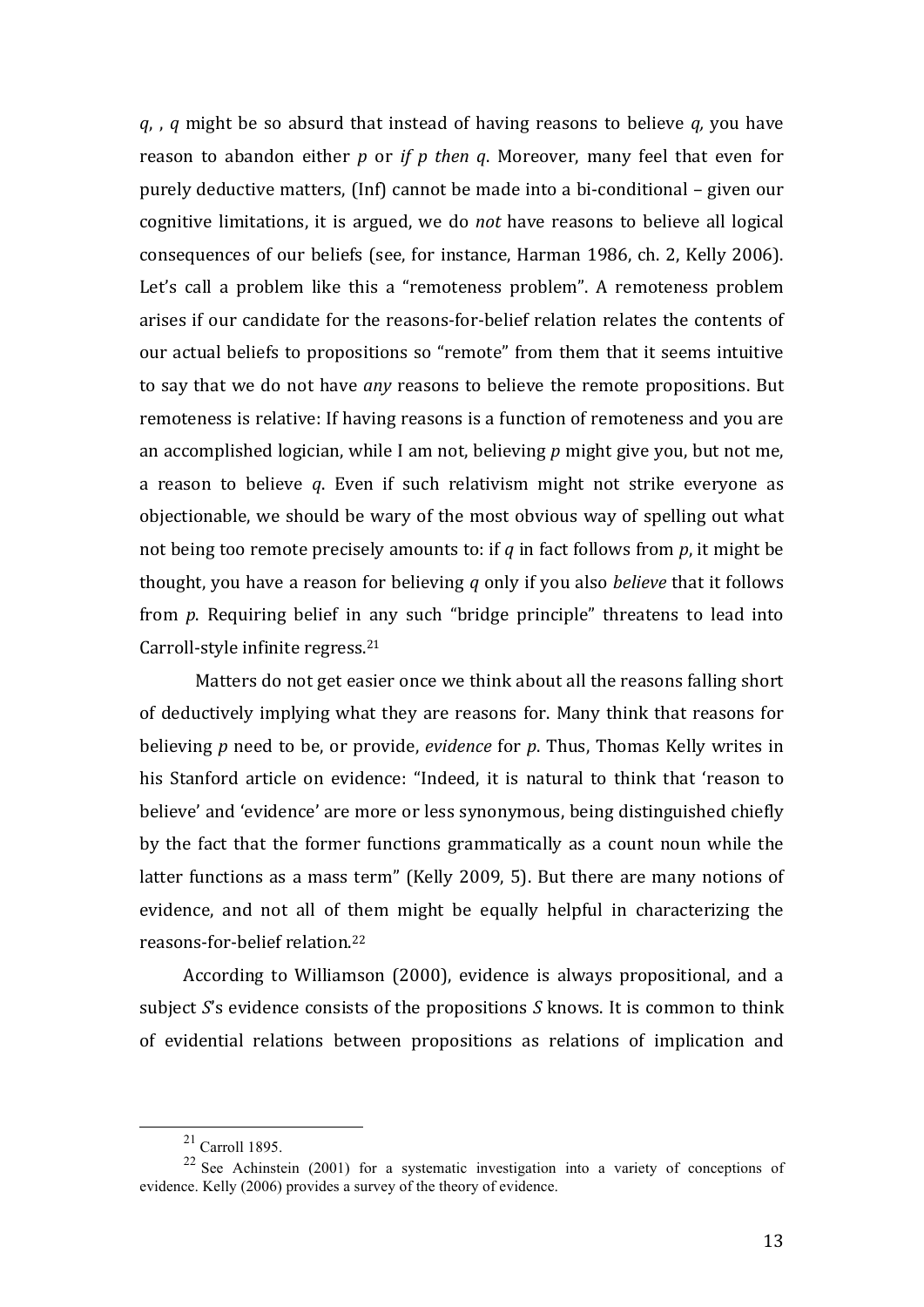probabilification.<sup>23</sup> Such relations, one might then think, are relations obtaining between propositions independently of whether any subjects believe those propositions. The resulting conception of evidence would therefore be an *objective* conception of evidence. Probabilification, however, is a worldly matter: In worlds very different from the actual world, what makes what more probable and, thus, what is evidence or reason for what, can be very different. Many think that reasons relations cannot be hostage to the world in this way. This is supposed to become especially clear when considering so-called *demon worlds* where a subject  $S_1$  is thought to have precisely the *same* evidence as another subject  $S_2$  has in the actual world. Especially epistemologists of a more internalist stripe take it to be intuitively clear that such scenarios are possible. But then, being in a demon world cannot make the difference to a subject's reasons that an objective conception of evidence would predict.

And there might be trouble even at home. As soon as there are relations of probabilification in our world that we, or at least some of us, do not know about, we will get remoteness problems here, too. For clearly, many think, there will be situations – let's call them "remote cases" – where the probability of  $q$  given  $p$  is high, but nevertheless a subject believing  $p$  has no reason to believe  $q$  – because she is completely ignorant of the connection. However, once we countenance an externalist, wordly element in the reasons-for-belief relation, we might also relocate the ignorance, so to speak: we could treat remote cases as cases where the subject does indeed have a reason, but does  $-$  in a sense to be further clarified – not know that she does.

Now, if we think about reasons for belief in terms of objective evidential relations between propositions, there might be rather little temptation to construe the reasons-for-belief relation itself as normative. On such a conception, what is a reason for what is a completely objective matter independent of our actual psychology. Of course, one might think that our beliefs need to instantiate the abstract pattern of evidential connections to at least a certain degree to *even* be beliefs.<sup>24</sup> Or one might think that – for some reason – our actual beliefs *ought* 

 $23$  A natural idea then would be to try to use some form of Bayesianism to characterize what a subject has reason to believe. For a recent defense of this idea, see Brössel et. al 2013.

 $2<sup>4</sup>$  We defend such a Davidsonian position in our 2009. Such a position is also occupied by some normativists, such as Wedgwood (2007).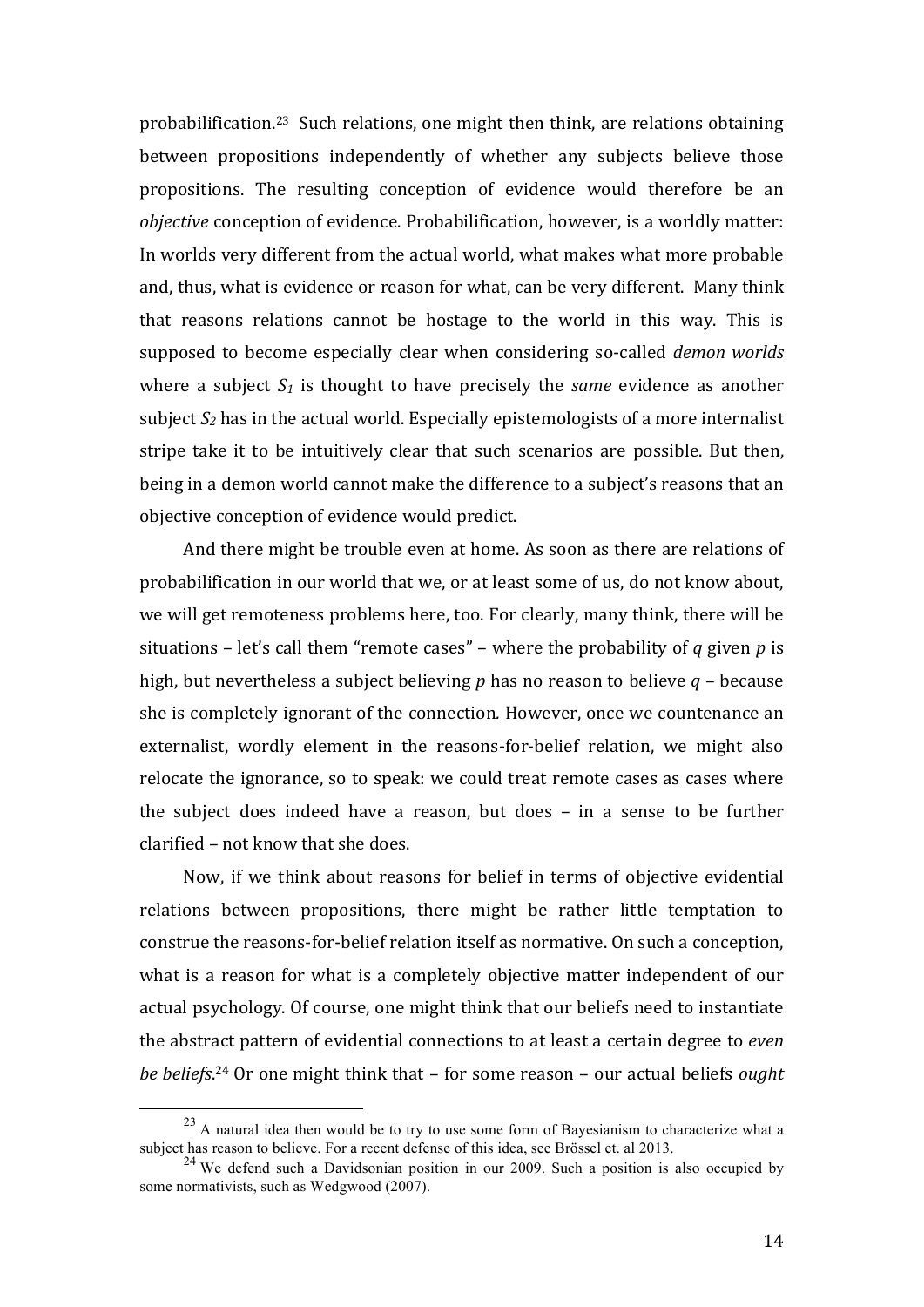*to* instantiate this pattern, or that it would be *good* if they did – for instance, because that raises their chances of being *true*. Such instantiation, that is, might be what ought to be achieved *given a certain goal*, for instance that of *truth*. The idea would be that, given certain goals, certain *norms* for belief can be derived from the obtaining of reasons relations. But such norms would be purely instrumental. This is not the kind of normativity we were looking for.<sup>25</sup>

Remoteness problems can however be taken to show quite the opposite: Kelly uses remoteness problems to argue that the reasons-for-belief relation cannot be analysed by means of an objective conception of evidence. Rather, what we need is a *subjective* conception of evidence according to which evidence itself is a normative concept (cf. Kelly 2007, 467; 2009, 25). But why would going subjective on evidence imply using a *normative* conception of evidence? On the assumption that 'evidence' and 'reasons for belief' are basically synonymous, Kelly argues that we are "not entitled to simply assume that there is a nonnormative notion of evidence that stands in exactly this relation to *the normative concept of a reason for belief*" (Kelly 2007, 469, emph. added). Remoteness problems are then marshalled to show that a non-normative notion of evidence gets the extension of *reason for belief* wrong. And since the latter is a normative concept, the former needs to be one, too. But this just takes the normativity of reasons for granted – and thus begs the question we are concerned with in this article. <sup>26</sup>

#### **2.6 Summary: Normative reasons for belief?**

So far, our question has been whether the claim that reasons for belief are essentially normative can be cashed in terms of the distinction between explanatory and normative reasons. We have argued that the objectivity and

 $25$  This is precisely how Frege (1918) came to conceive of the "laws of logic" and their relation to our actual psychology. The laws himself he construed as "laws of truth" obtaining in complete independence from our psychology. Nevertheless, he thought that instrumental rules for the "pursuit of truth" could be derived (for a little more on Frege, and the influence of Husserl on Frege's thinking on these matters, see Glüer and Wikforss 2009).

 $^{26}$  Brössel et. al. (2013) argue that the subjectivity required to deal with remoteness can be captured by means of a Bayesian model of what a subject has evidence for believing. Here, the evidence relation is not hostage to the world, but fully determined as a function (obeying the probability calculus) of the subject's beliefs. The authors then argue that the relation is objective in the sense required for conceiving of epistemic rationality as a form of instrumental rationality. But this again means that the relevant norms derivable from a given evidence relation are purely instrumental. For more on epistemic reasons and instrumental rationality, see Kelly 2003; 2007, Leite 2007.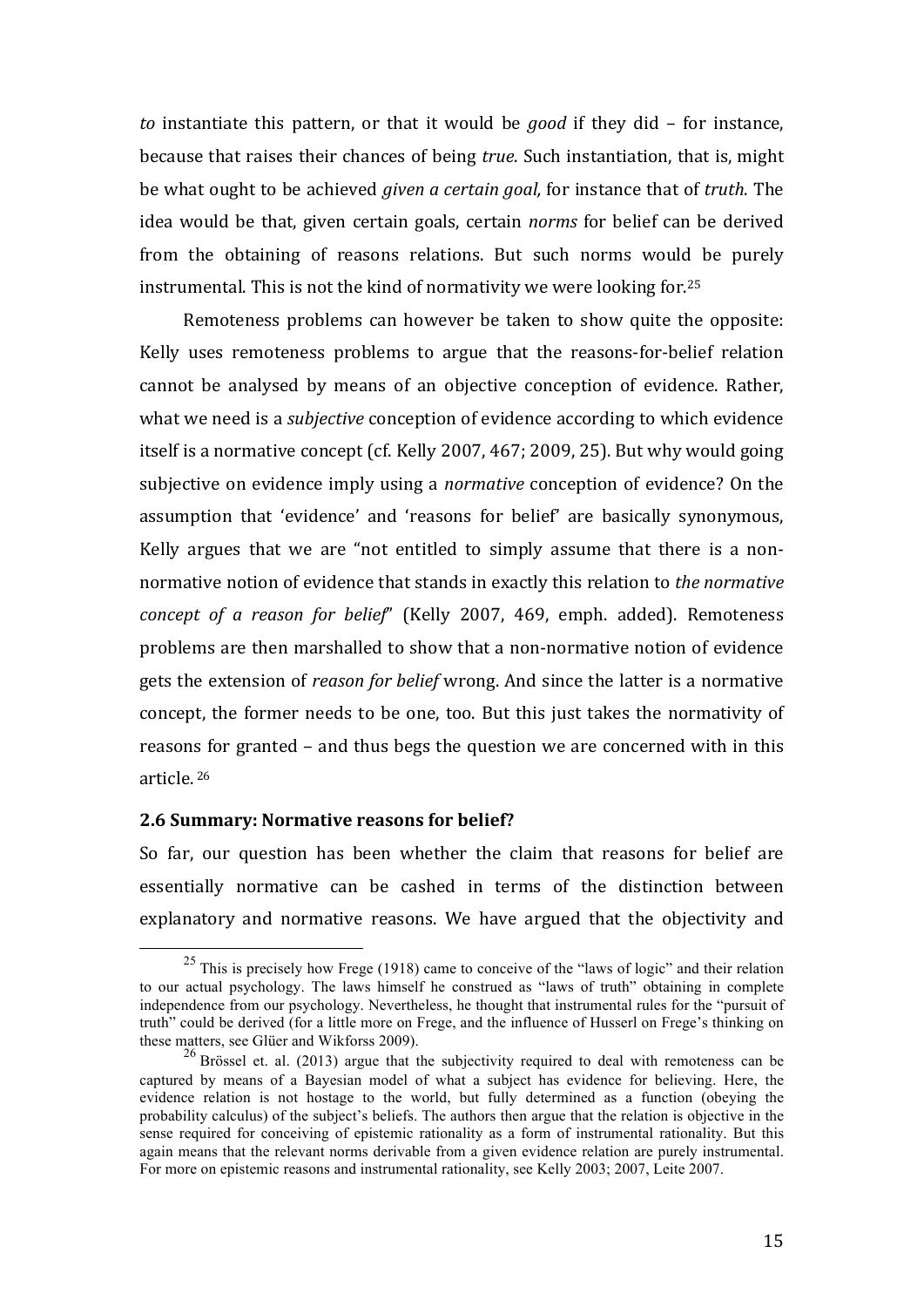same-relation requirements put considerable pressure on the applicability of this distinction to reasons for belief, and that reasons for belief are most plausibly thought of as propositions. We can then say that having propositional attitudes provides subjects with reasons, and if a subject forms the belief she has a reason for (and does so for that reason) then having that reason explains her belief. This leaves it open to draw some distinction between such propositions in order to have a distinction parallel to that between normative and explanatory reasons for action – for instance, we might say that a proposition  $p$  is a "normative" reason for believing q only if the subject knows that  $p$ , or only if  $p$  is true. But if the reasons-for-belief relation is best understood as a relation between propositions simpliciter, most probably as an evidence relation, it is not at all clear that the relation itself is essentially normative *in any substantive sense*. Rather than directly implying any *oughts* for belief, such a relation might not allow for more than the derivation of instrumental norms contingent upon certain goals or values.

#### **3. Reasons for Belief and Normative Conceptions of Justification**

There is another strand of argument commonly employed to support the normativity of reasons claim, one that figures prominently within epistemology, deriving from the connection between reasons and epistemic *justification*. Although there are theories of justification that do not spell out justification in terms of reasons (such as versions of reliabilism), those that do spell out justification in terms of reasons (such as standard internalism) tend to be normativist. It is argued that the notion of epistemic justification is an essentially normative notion since it is directly connected with obligations and duties.<sup>27</sup> To illustrate this, a parallel with moral justification is often suggested. For an action to be justified it is necessary that the action is not in violation of any moral rules or duties; similarly, it is argued, for a belief to be justified it must not be in

 $27$  The point is often made by appealing to the meaning of the term 'justification'. Plantinga, for instance, writes that the term "suggests duty, obligation, permission and rights – the whole deontological stable" (1988: 2). Similar remarks can be found in Ginet (2985): 182, and Steup (1988). One might of course question the import of these linguistic considerations. For instance, Alston (1988) grants that 'justification' is a normative term, but concludes that instead of supporting deontologism this simply shows that epistemologists are speaking infelicitously when employing the term.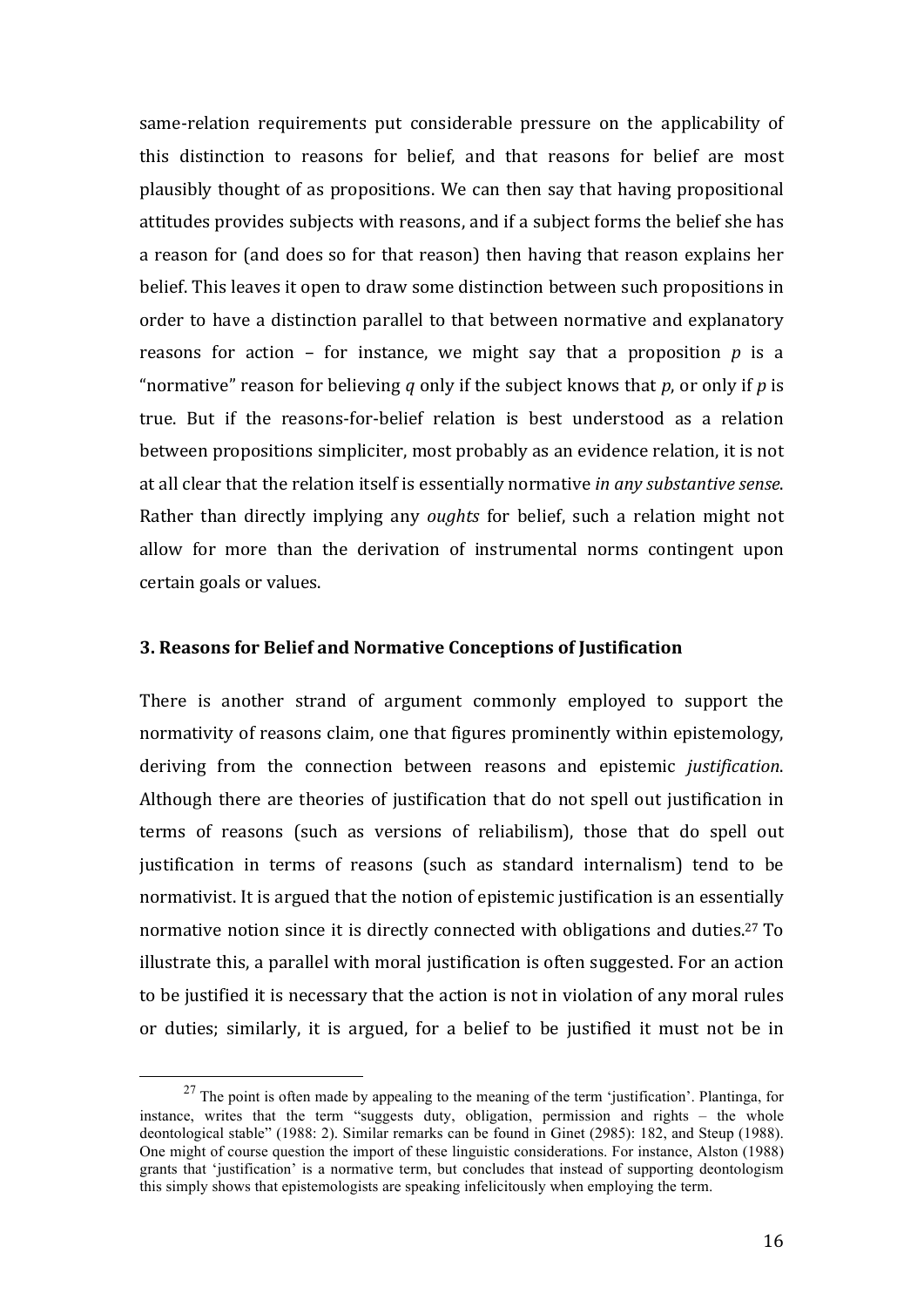violation of any epistemic rules or duties.<sup>28</sup> Moreover, it is held, the subject must recognize this: She must have formed the belief as a result of guidance by the epistemic principles. This requires not only that the subject accepts the relevant epistemic norm but, also, that she has a meta-level capacity to *recognize* a reason as a reason. $29$ 

Let us, following Goldman, call this the "guidance-deontological" conception of justification, the GD-conception for short (Goldman 1999). Goldman suggests that the GD-conception of justification provides a main rationale for internalism, since the demand that there is guidance implies a knowability requirement, according to which the only facts that can serve to justify a subject's belief that *p* are facts that are *directly* knowable – i.e. internal facts. His strategy is to question this very strong construal of the knowability requirement, arguing that external facts may fit the bill as well once the knowability requirement is properly relaxed.<sup>30</sup> Our concern here, however, is not with the knowability requirement, but with the GD-conception of justification.

GD-theories of all stripes grant that there is an important relation between epistemic reasons and truth, between justification and truth. Unlike non-normativist theories, however, GD-theories suggest that the relation between justification and truth must be construed normatively. A central idea is that we, as epistemic subjects, have an obligation to try to believe that  $p$  (if and) only if  $p$  is true. According to Chisholm, for instance, every person is subject to an intellectual requirement: "that of trying his best to bring it about that, for every proposition *h* that he considers, he accepts *h* if and only if *h* is true" (1976: 14). The reasonableness of a belief, on Chisholm's view, depends on the extent to which holding the belief fulfills this requirement. However, it is important to distinguish between two versions of the GD-conception, one weaker and one stronger. This distinction, in turn, depends on the role of the epistemic norms in the account of epistemic reasons and justified belief.

 $^{28}$  For a classical defense of the deontological conception of justification see BonJour (1980), Chisholm (1975), Ginet (1975) and Pollock (1986). For a critical discussion see Alston (1988), Fumerton (2001), and Pryor (2001).

 $29$  The requirement that reasons are recognized as reasons is central to the type of epistemic internalism that is called 'access internalism'. There are versions of internalism that do not include an access requirement. See for instance Conee & Feldman (2001).

 $30<sup>1</sup>$  For a discussion of the relation between deontological theories and internalism see Bergman (2006), chapter 4.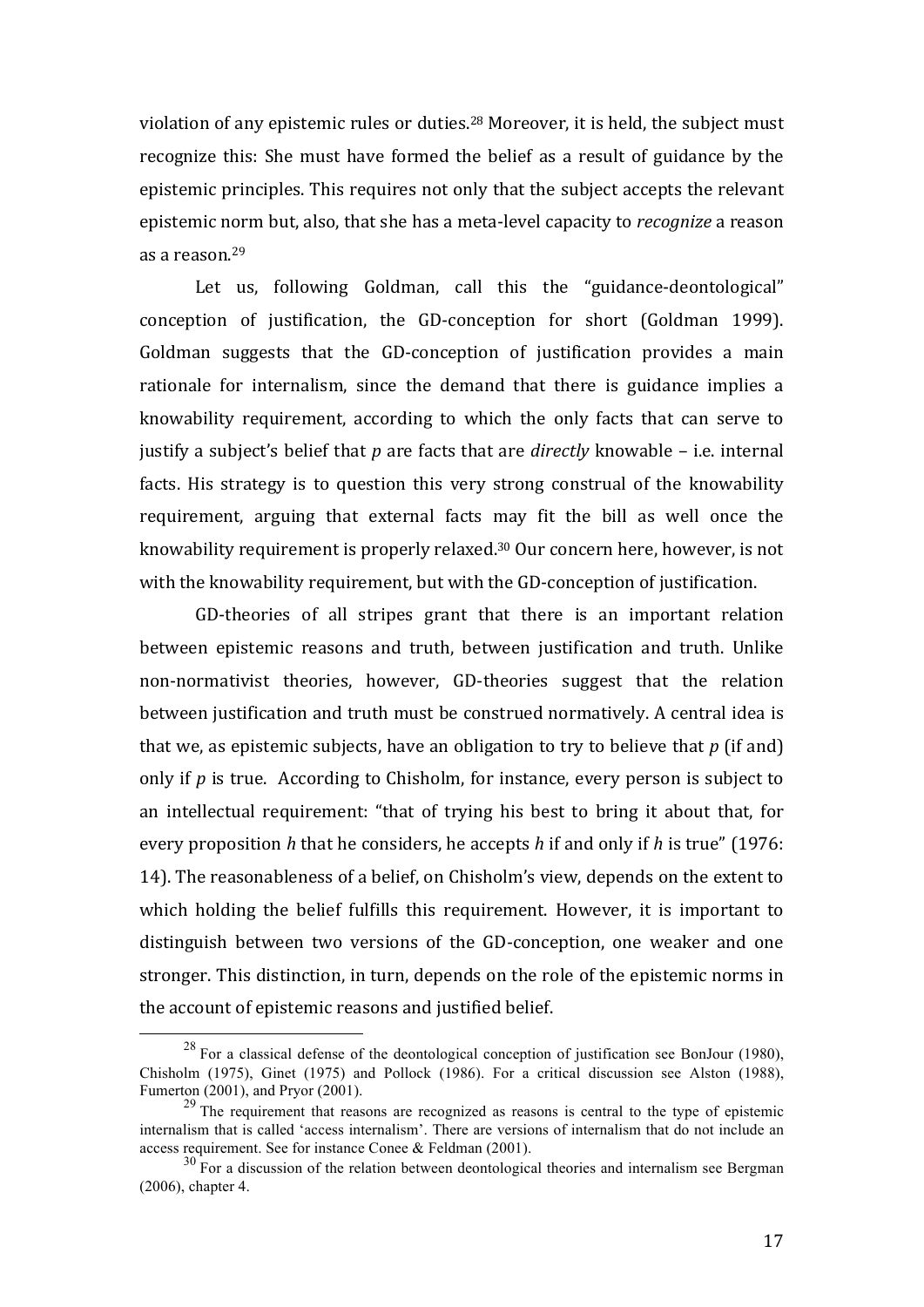When it comes to epistemic justification a distinction is standardly drawn between *propositional* justification and *doxastic* justification, where the former is a property of propositions, the latter a property of beliefs.<sup>31</sup> The notion of 'propositional justification' is understood relative to a subject *S*, such that a proposition *p* can be propositionally justified, relative to *S*'s beliefs, even if *S* does not believe that *p* or does not believe that *p* on the basis of the evidence. This corresponds to the notion of having a reason, mentioned in section 2.2 above: S has (a certain degree of) propositional justification for *p*, if *S* has reasons for *p*. Doxastic justification, by contrast, requires that  $S$  believes that  $p$ , and that she does so on the *basis* of her evidence. Thus, a subject may have excellent reasons for her belief that  $p$ , but she may have formed the belief on some other, much weaker, grounds, or on no grounds at all (she may indulge in wishful thinking for instance). In such a case, the subject's belief is propositionally justified, but it lacks doxastic justification. Our concern, so far, has been with epistemic reasons relating to propositional justification, and we have not said anything about doxastic justification. Deontological theories, however, are not merely concerned with propositional justification but also with doxastic justification, since a central idea is precisely that the epistemic status of a belief depends on whether it was formed in response to the relevant epistemic norms.

Given this, we can distinguish between two versions of the GD-conception of epistemic reasons and justification. According to the *weak GD-conception*, propositional justification is construed in a non-normative way, along the lines suggested above, in terms of objective evidence relations. The essential normativity only enters once we speak of *doxastic* justification – once our concern is with believing *for* a reason. According to the *strong GD-conception*, by contrast, there can be no non-normative notion of justification: To say that the belief that  $q$  justifies (provides a reason for) the belief that  $p$ , is to say that believing that  $p$  on the basis of  $q$  would be in accordance with the subject's

 <sup>31</sup> For a discussion, see for instance Bergman (2006), 4-6, and Pryor (2001): 104. Sometimes doxastic justification is referred to as 'personal justification' (Audi 1993), and Conee & Feldman (2004) speak of 'well-founded beliefs', reserving the notion of justification for propositional justification.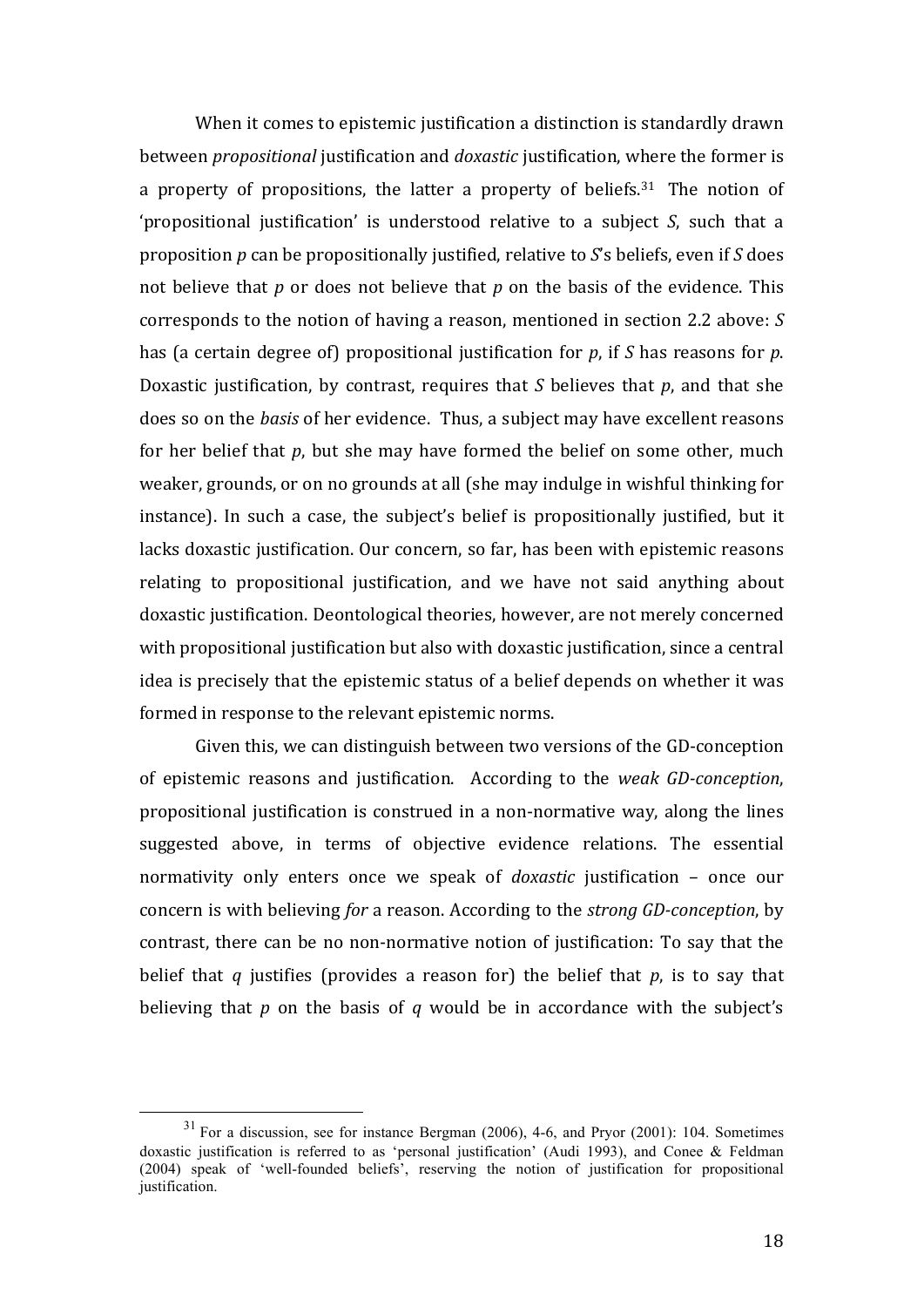epistemic duty, it is what she *ought* to do (or, on a weaker construal, she is permitted to have the belief).<sup>32</sup>

There are problems that afflict both versions of the GD-conception deriving from the very idea that belief formation is rule guided. As mentioned in section 2.4, there is the question of doxastic voluntarism, whether we can believe at will. The idea that one *ought* to form one's beliefs in certain ways, seems to presuppose that one can control what one believes, at least on the principle that 'ought' implies 'can', and there are powerful objections against doxastic voluntarism.<sup>33</sup> In addition, there is the concern that all GD-conceptions imply a view of epistemic reasons and justification that is much too cognitively demanding. Rule guidance, plausibly, requires both that the subject accepts the rule and that this acceptance of the rule provides a reasons explanation of her  $\Theta$ ing.<sup>34</sup> The generic guiding rule takes the form 'Do  $\Theta$  when in conditions C'. To be guided by the rule, therefore, the subject also needs to have a belief as to whether conditions C are met. Applied to the case of belief formation, this requires that the subject is able to have second-order beliefs about the relations among her first-order beliefs. This would seem to exclude not only small children from having justified beliefs, but also individuals who are incapable of forming second-order beliefs (such as people with severe autism).<sup>35</sup> It has been suggested that the view can be made less demanding by appealing to the idea that the rules need not be explicitly endorsed, and that it is sufficient that there is 'implicit' rule

<sup>&</sup>lt;sup>32</sup> Both versions of the GD-conception, notice, must be distinguished from the idea that the epistemic norms derive from the *ethics of belief*. Thus, Clifford's famous defense of the ethics of belief seems to presuppose a wholly non-normative conception of evidence and justification. For this reason it is a mistake to construe Clifford as a prime opponent of a deontological conception of justification (this is noted by Nottelmann (2013): 2227). Deontological theories of justification should also be distingushed from virtue theories. Whereas both types of theory appeal to the central role of epistemic blame and responsibility, virtue theories do not insist that there must be norm guidance (although there are attempts to combine the two, see Greco (1993)).

 $33<sup>33</sup>$  For a classical statement, see Alston (1988) who argues that deontological theories of justification are viable "only if beliefs are sufficiently under voluntary control to render such concepts as *requirement*, *permission*, *obligation*, *reproach*, and *blame* applicable to them" (1988, 259). Alston goes on to argue that doxastic voluntarism is false and that, therefore, deontological theories cannot be upheld. For a recent defense of epistemic deontologism against this objection see Feldman (2008) and Steup (2008).

 $34$  See Glüer & Wikforss (2009).

 $35$  As noted above, the worry is not merely that second-order beliefs are required, but that each level of belief formation would seem to require a higher order belief. For worries concerning the need for higher order beliefs see Alston (1988); Bergmann (2006); Schmitt (2001).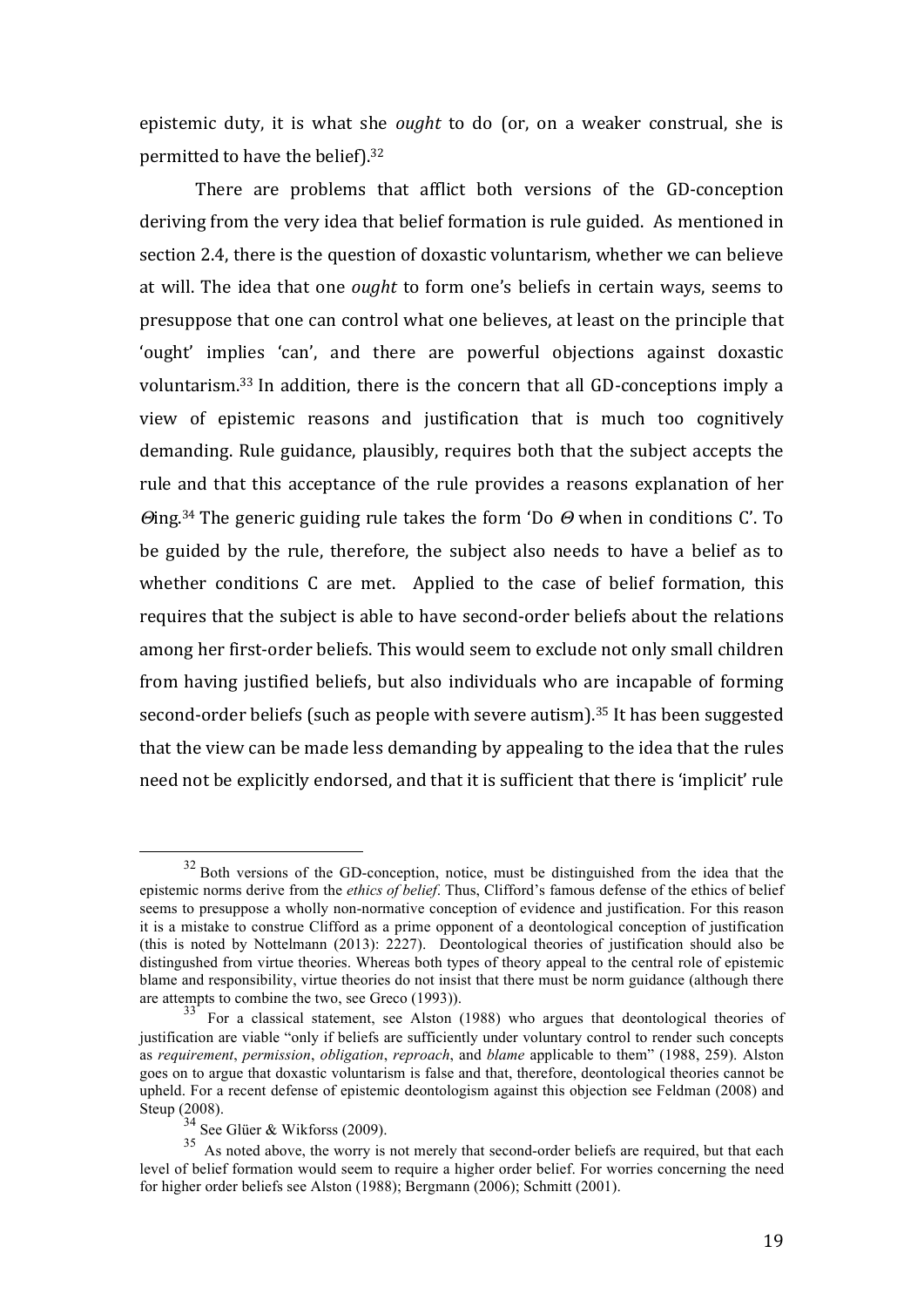following.<sup>36</sup> The question is whether the notion of 'implicit' rule following can be spelled out in such a way that the important distinction between being guided by a rule and merely acting in accordance with one can be sustained.<sup>37</sup> We shall set these problems aside here however. Instead, we shall discuss the GD-conception of epistemic reasons and justification as such.

### **3.1 The weak GD-conception**

A version of the weak GD-conception of justification has been defended by Matthias Steup (1988).<sup>38</sup> According to Steup doxastic justification is a matter of epistemic duty fulfillment. The duties are the ones that stipulate what one ought to do in the pursuit of truth: To believe that, and only that, which one has evidence for. The central epistemic norm, on Steup's view, is therefore the norm of sufficient evidence:

(Ne) S ought to believe that *p* iff *S* has sufficient evidence that *p*.

All subjects are bound by this norm, according to Steup, independently of cultural context. Thus, even a subject in a culturally isolated situation where everyone believes in witchcraft is required to believe only that which has sufficient evidence. If the subject believes that there is such a thing as witchcraft, then it may be that her peers would consider the belief to be epistemically justified but it would nevertheless be epistemically incorrect – she would have failed to do her duty and have formed a belief she ought not hold. In retrospect, therefore, we have every right to blame the subject, epistemically: "The evidence for this belief was worse than poor. There actually was no reason at all to believe in witchcraft" (1988: 78). Steup's deontological account of doxastic justification, therefore, presupposes an objective notion of evidence and reasons, one that is

<sup>&</sup>lt;sup>36</sup> See for instance Greco (1993), who argues that justification depends on following epistemic norms, but suggests that there is no requirement that the subject has explicit knowledge of the relevant norms. Instead, Greco argues, it is sufficient that the subject 'countenances' these rules: "The norms that we countenance are the norms that we follow when we reason conscientiously" (1993: 425). However, Greco (2002) drops the talk of following rules altogether and appeals simply to the subject's virtues.<br> $37$  For some skepticism see Glüer & Wikforss (2009).

 $38$  See also Steup (2001). Another good example can be found in Feldman (1988) and (2008) who proposes a combination of evidentialism and deontologism. For a related view, see Leite (2008). In the debate over the normativity of belief, the weak GD-conception is typically assumed. See for instance Wedgwood (2007).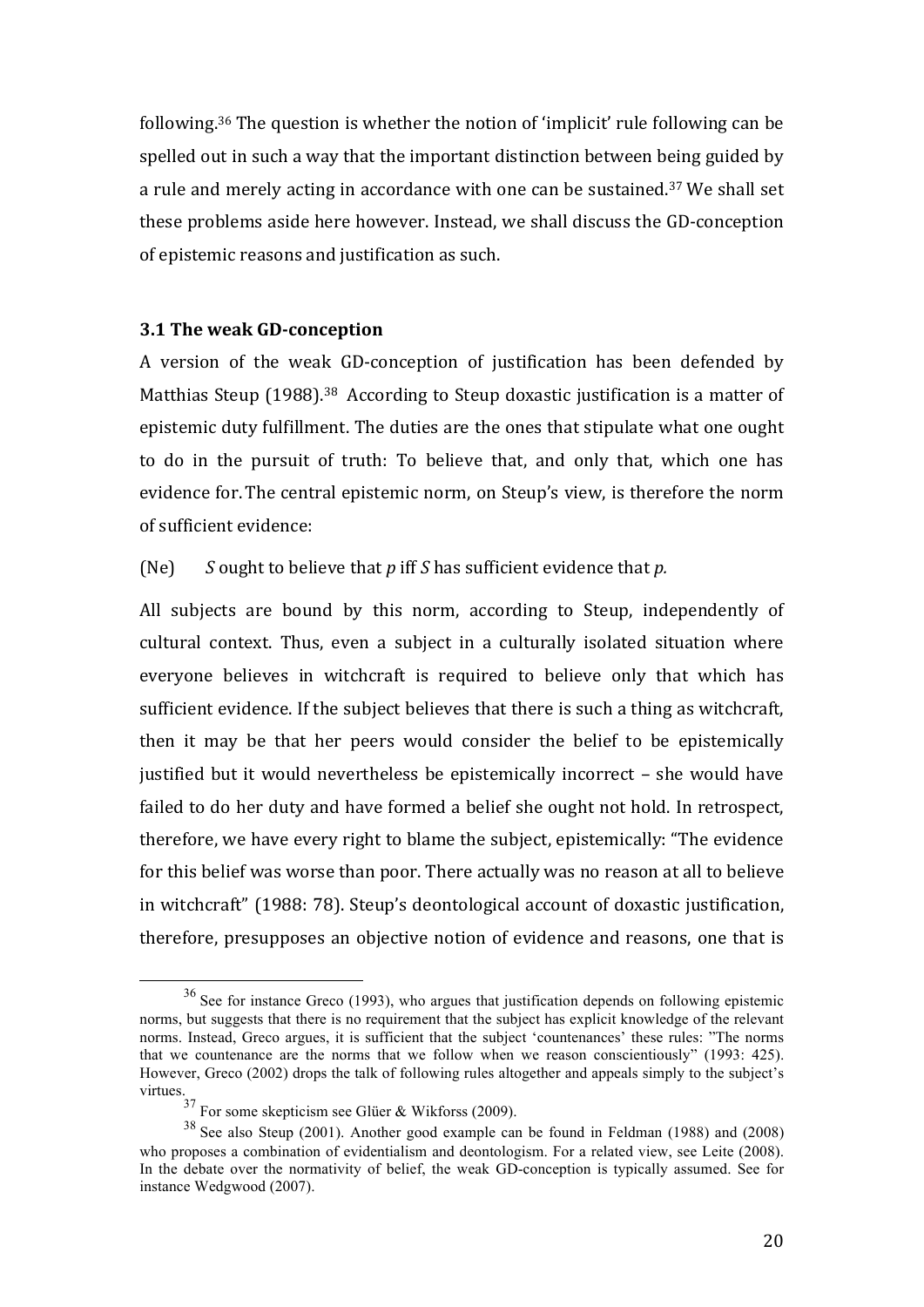not dependent on what the subject *takes* to be a reason, and he employs this to formulate the relevant epistemic norm.

This means that as long as we are concerned with propositional justification, theories based on the weak GD-conception and non-normativist theories will be co-extensional. That is, on the assumption that the notion of evidence, appealed to in the epistemic norms such as (Ne), is the same as that employed by the non-normativist about reasons, the same set of beliefs will be propositionally justified and rational: the set of justified beliefs will be the set of beliefs for which the subject has sufficient evidence.<sup>39</sup> As long as we hold the notion of evidence steady between the normativist and the non-normativist, the norm therefore does not make a difference when it comes to propositional justification.

When it comes to doxastic justification, however, the norm can make a difference since the idea behind the weak GD-conception is precisely that believing *for* a reason involves believing as a result of rule guidance.<sup>40</sup> Depending on how the non-normativist spells out the relevant notion of believing on the basis of a reason, the normativist and the non-normativist accounts may not be co-extensional. For instance, the non-normativist may adopt a causal view of the basing relation, according to which a belief is based on a reason if and only if it is caused (in the right way) by a reason that the subject has.<sup>41</sup> Since this view of the basing relation implies that doxastic justification does not require any ruleguidance, it is very likely that it will not be co-extensional with the weak GDconception. For instance, the causal view allows for the possibility that small children (and others who do not know anything about epistemic norms and are not capable of second-order beliefs) have beliefs that are doxastically justified,

 $39$  Since Steup speaks of reasons in terms of objective evidence it is very plausible that this is how he construes epistemic reasons.

A0 Nottelmann (2013) discusses the deontological conception of justification, and notes that some philosophers (such as Feldman) appeal to epistemic oughts while endorsing a non-deontological conception of evidence and reasons (2013: 2231). Nottelmann suggests that this type of view falls short of a deontological account of epistemic justification, and argues that a proper deontological view requires construing justification in terms of blameless belief (as on the strong GD-conception). However, it is of importance here to distinguish propositional justification from doxastic justification: With respect to the latter the rules will matter even if the starting point is a non-normative conception of evidence. Nottelmann therefore fails to draw the distinction between the weak and the strong GDconception.

<sup>&</sup>lt;sup>41</sup> It is much debated how the basing relation is to be construed but the causal view (and versions thereof) is very commonly endorsed. For an overview and discussion see Korcz (2010).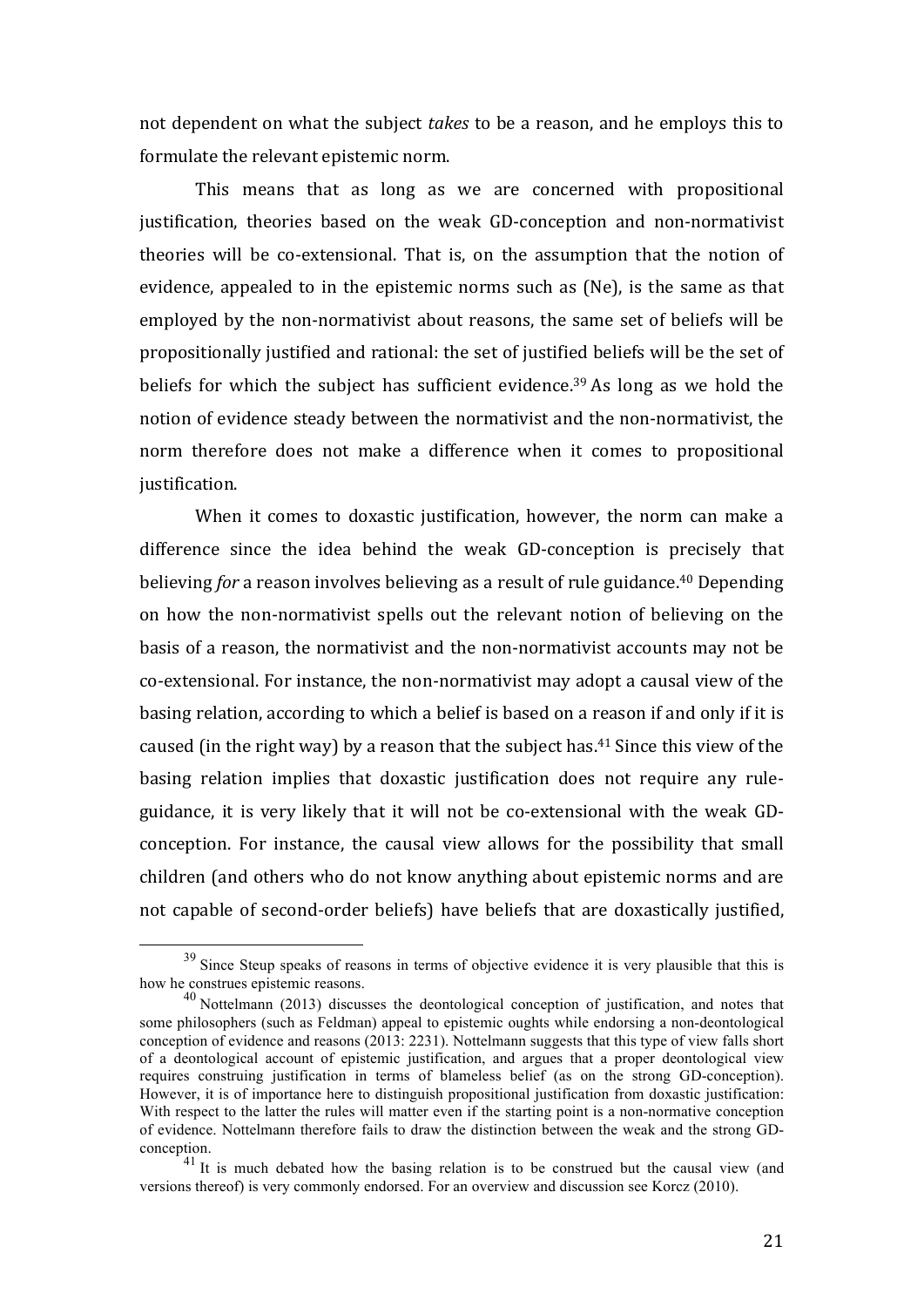whereas accounts of justification that require rule guidance may not. However, as noted above, that co-extensionality fails here would seem to be a prima facie problem for the GD-conception.

The problem is not just that large groups of individuals would seem to be excluded from having justified beliefs, but that it is unclear why rule guidance should be able to change the doxastic justification of the belief. Imagine a subject who has excellent reasons for the belief that  $p$ , and these reasons cause her (in the right way) to form the belief that  $p$ . In such a case her belief that  $p$  can be explained by reference to her reasons: She believes that *p because* she believes that *q*, *r*, *s*, etc. This explanation, it would seem, is an instance of an ordinary folkpsychological reasons explanation, where a belief is explained by reference to further belief. And that such an explanation is available would seem to be sufficient to make the belief rational even if there is no rule involved: If asked why I believe there is beer in the fridge, it would seem perfectly sufficient to reply that I looked in the fridge (or that Bob told me he just bought some).<sup>42</sup> After all, it has already been granted that the evidence relation between the propositions may be in place independently of the rules and independently of the subject's beliefs about her first-order reasons. Why, then, should it be the case that the belief is reason based, and rational, only if there is guidance by rules? Thus, while it seems likely that on the weak GD-conception, the norms do make an extensional difference to doxastic justification when compared to nonnormative conceptions employing the same notion of evidence, this might turn out to be more of a problem than an advantage.<sup>43</sup>

Moreover, the weak GD-conception might turn out to be rather inhospitable to some of the very intuitions supposed to support deontological conceptions in the first place. Consider demon worlds again. These types of scenarios are often appealed to in order to trigger deontological intuitions. The demon world may be such that the demon feeds the subject beliefs about an

 <sup>42</sup> Alston (1985): 82-82 stresses this. This is not to say, naturally, that the presence of a secondorder belief may not change the justificatory status of the first-order belief. For instance, if the subject believes that her fridge perceptions are utterly unreliable, then this arguably changes the justificatory status of the perception. It does not follow, however, that second-order beliefs are *necessary* for doxastic justification. For a defense of the opposite view see Leite (2008), who argues that the basing relation always requires that the subject believes that her reasons are reasons.

<sup>&</sup>lt;sup>43</sup> We discuss a related point in Glüer & Wikforss (2013): 90-93.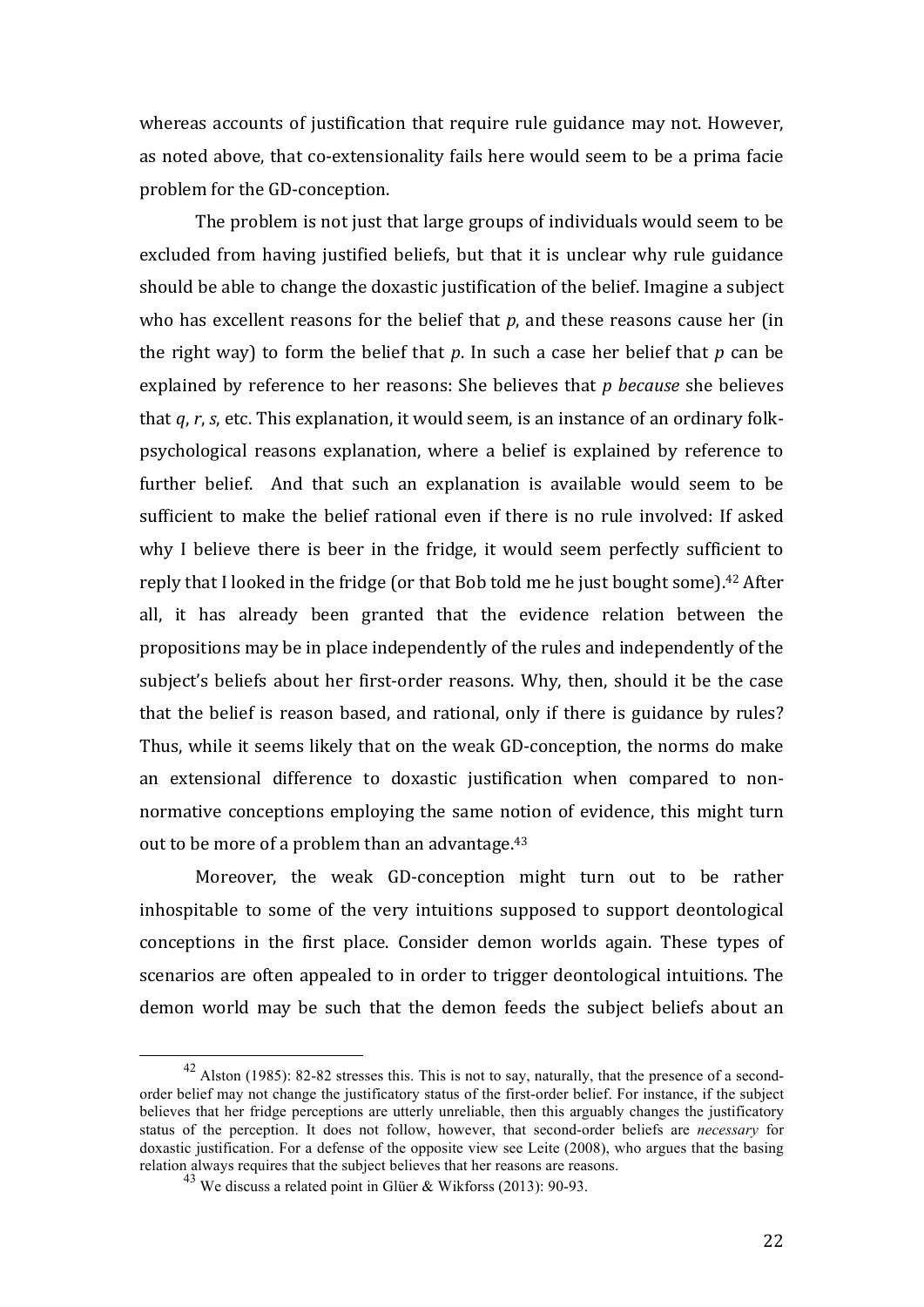external environment that is not there, providing her with all the same beliefs as her twin in a non-demon world. On an objective conception of epistemic reasons or evidence it might easily follow that a large part of the subject's beliefs will actually fail to be reason based (in particular, her perceptual beliefs and her memory beliefs), since the normal probabilistic relations between (many of) the empirical propositions have been undermined (see section 2.5). For instance, in a demon world the fact that it looks to the subject as if there is beer in the fridge does not provide (objective) evidence for the belief that there is beer in the fridge. According to the deontologist this shows that we need a different notion of doxastic justification, one that allows us to say that such a subject is fully rational and holds justified beliefs. However, it is hard to see how the deontological element of the weak GD-conception could allow for this. As long as the same (objective) notion of evidence is employed, the subject in the demon world will not have evidence based beliefs either way. Hence, even if they are rule-guided, her beliefs will – contrary to the intuitions marshalled by the deontologist - not be doxastically justified.<sup>44</sup>

The weak GD-conception, therefore, can be characterized as an unsuccessful attempt to marry a deontological conception of doxastic justification with an objective conception of epistemic reasons and justification: On the one hand, the deontological element implies that a subject whose belief formation appears to be fully rational, explained by the evidence she holds, falls short of having beliefs that are doxastically justified because the required rule guidance goes missing. On the other hand, since the deontological component is disconnected from the notion of propositional justification, it fails to satisfy the normativist intuition that there is a connection between blameless belief and justification.

<sup>&</sup>lt;sup>44</sup> Some of those who hold an objective account of justification have argued that we can simply add a second notion of justification in order to account for the demon worlds. See for instance Goldman (1988) who distinguishes between *strong* justification and *weak* justification, where the former is construed in terms of reliability, the latter in terms of blameless or non-culpable belief. Proponents of the weak GD-conception can make this move too, of course, but what would be required is precisely an *additional* notion of justification, one that is distinct from doxastic justification as construed by the weak GD-conception.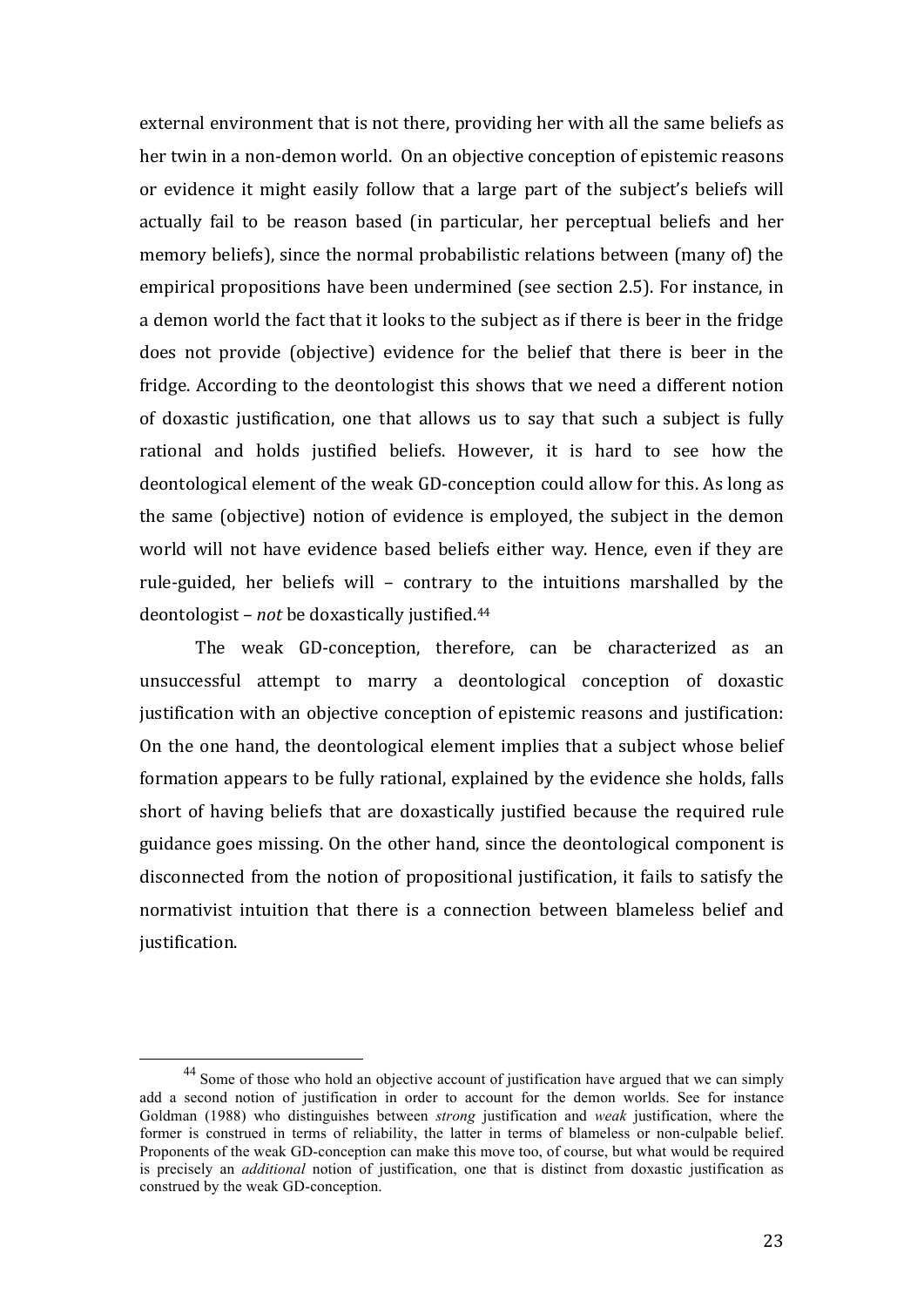#### **3.2** The strong GD-conception

The strong GD-conception, by contrast, gives a thoroughly deontological account of epistemic justification, freeing it from all external contingencies and construing it directly in terms of deontological notions (see for instance BonJour 1980, Folely 1985, and Ginet 1985). On this view, the subject has doxastic iustification for her belief that  $p$ , to the extent that she has tried to do what she takes to be her epistemic duty, to the extent that the belief formation is *blameless* or *responsible*. The view provides a fully subjective account of justification since the very notion of an epistemic reason is to be understood in terms of what the subject *takes* to be a reason. On the strong GD-conception, therefore, propositional justification is no less subjective than doxastic justification: To say that the subject has reasons for the belief that  $p$ , is to say that she thinks she has grounds (beliefs and experiences) such that she ought to believe that  $p$  given these grounds. If she forms the belief that  $p$  in response to this, her belief is doxastically justified. What matters to justification, then, is not that the belief that *p* actually satisfies some principle or norm but that it is *judged* to do so.<sup>45</sup> In an evil demon scenario the subject's beliefs will be justified to the extent that her belief formation was guided by (what she takes to be) the epistemic norms, independently of whether any objective evidence relations hold among the propositions of her beliefs. The strong GD-conception, therefore, is fully internalist, in the sense that it implies that justification supervenes on the internal, mental states of the subject. $46$ 

One of the proponents of the strong GD-conception of justification, arguably, is BonJour  $(1980)^{47}$  According to BonJour, the concept of epistemic

 <sup>45</sup> Schmitt (2001) calls this view 'epistemic perspectivism', and characterizes it as the view that when it comes to the property of being epistemically justified "thinking makes it so: a subject's belief is justified in virtue of being sanctioned by the subject's outlook or perspective on justification" (180). See also Alston (1985): 83.

<sup>&</sup>lt;sup>46</sup> Conee & Feldman (2001) suggest that evidentialism can be combined with a fully internalist conception of justification, according to which the justificatory status of *S*'s beliefs strongly supervenes on her mental states. This supervenience claim, clearly, presupposes a non-objective conception of evidence, and it is difficult to see how this is compatible with Conee & Feldman's evidentialist position. Indeed, they themselves note that the fact that  $p$  justifies  $q$  is "not itself an internal state"  $(2001):11.$ 

<sup>&</sup>lt;sup>47</sup> Since the distinction between the weak GD-conception and the strong one is not always made explicit, there are some uncertainties as to which deontological theories of justification qualify as strong and which are merely weak. Nevertheless, in addition to Bonjour, versions of the strong GD-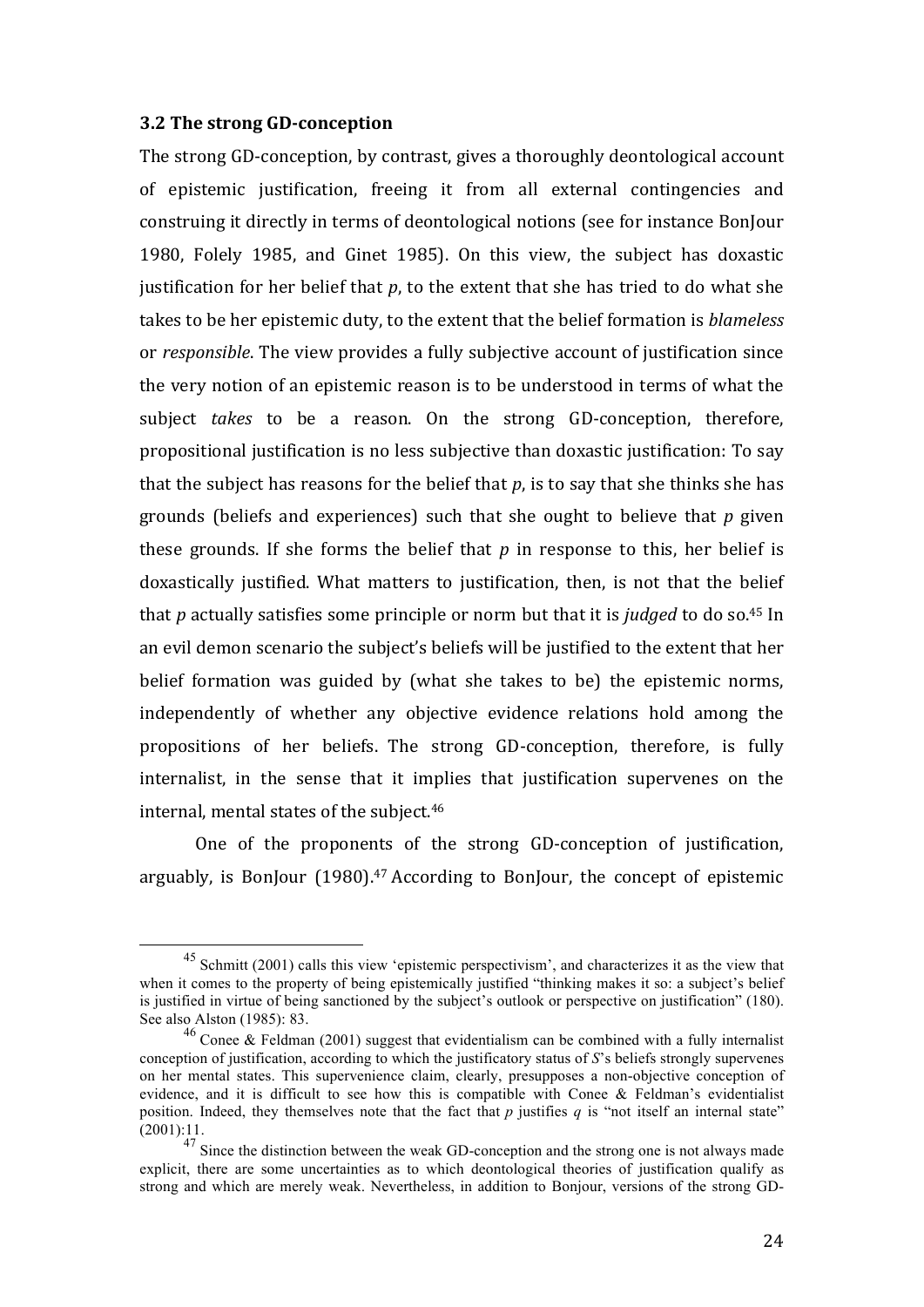justification is fundamentally normative: "It has to do with what one has a duty or obligation to do, from an epistemic or intellectual standpoint" (1980: 55). Following Chisholm, BonJour suggests that we have an intellectual duty to accept beliefs that are true, and reject beliefs that are false. A subject who ignores this, and accepts beliefs on some other basis, is violating her epistemic duty, she is being epistemically irresponsible. To do one's duty, therefore, one needs to have an adequate reason for thinking that a belief is true. That is, the subject needs to have the second-order belief that she has reasons for her first-order belief.<sup>48</sup> BonJour contrasts this account of justification with that of reliabilism, according to which there is no requirement that the subject possesses an adequate reason to think that her belief stands in a reliable relation to the world. Reliabilism, he argues, provides a revisionary account of epistemic rationality, since it implies that a person may be completely irrational and irresponsible in accepting a belief, judged by her own conception of the situation, and yet be epistemically justified. For instance, a subject may believe herself to have the power of clairvoyance, and form beliefs on this basis, even though she has no reasons to believe that she has this power. On the reliabilist view, BonJour argues, such a subject is nevertheless justified if indeed she is clairvoyant and her beliefs are formed in a reliable way. According to BonJour this leads to a basic objection to externalist theories of justification: "external or objective reliability is not enough to offset subjective irrationality" (1980: 61).

It is important, here, to keep distinct a reliabilist account of justification (along the lines defended by Goldman  $(1979)$ ) and an objective, externalist conception of epistemic reasons, along the lines suggested above. Both types of theories imply that (many of) the subject's beliefs will lack (propositional and doxastic) justification in demon worlds – reliabilism because the beliefs will not be reliable, reason externalism because the evidence relations do not hold in this extreme scenario. However, it is much less clear that all externalist theories will

<sup>&</sup>lt;u> 2002 - Andrea San Andrew Maria (h. 1888).</u><br>2003 - Andrew Maria (h. 1882). conception are plausibly defended in Chisholm (1975), Folely (1985), Ginet (1975), Greco (1993) and Pollock (1986).

<sup>&</sup>lt;sup>48</sup> See also Bonjour (1985) where Bonjour defends a coherentist version of internalism. Although Bonjour spells out the notion of coherence in non-normative terms, appealing to the notion of inferential connections, he makes it quite clear that coherence is not sufficient for justification. In addition, according to Bonjour, the fact that the belief coheres must be cognitively accessible to the believer. To have a reason, thus, it is required that the subject has a set of metabeliefs (101-106, 116- 119).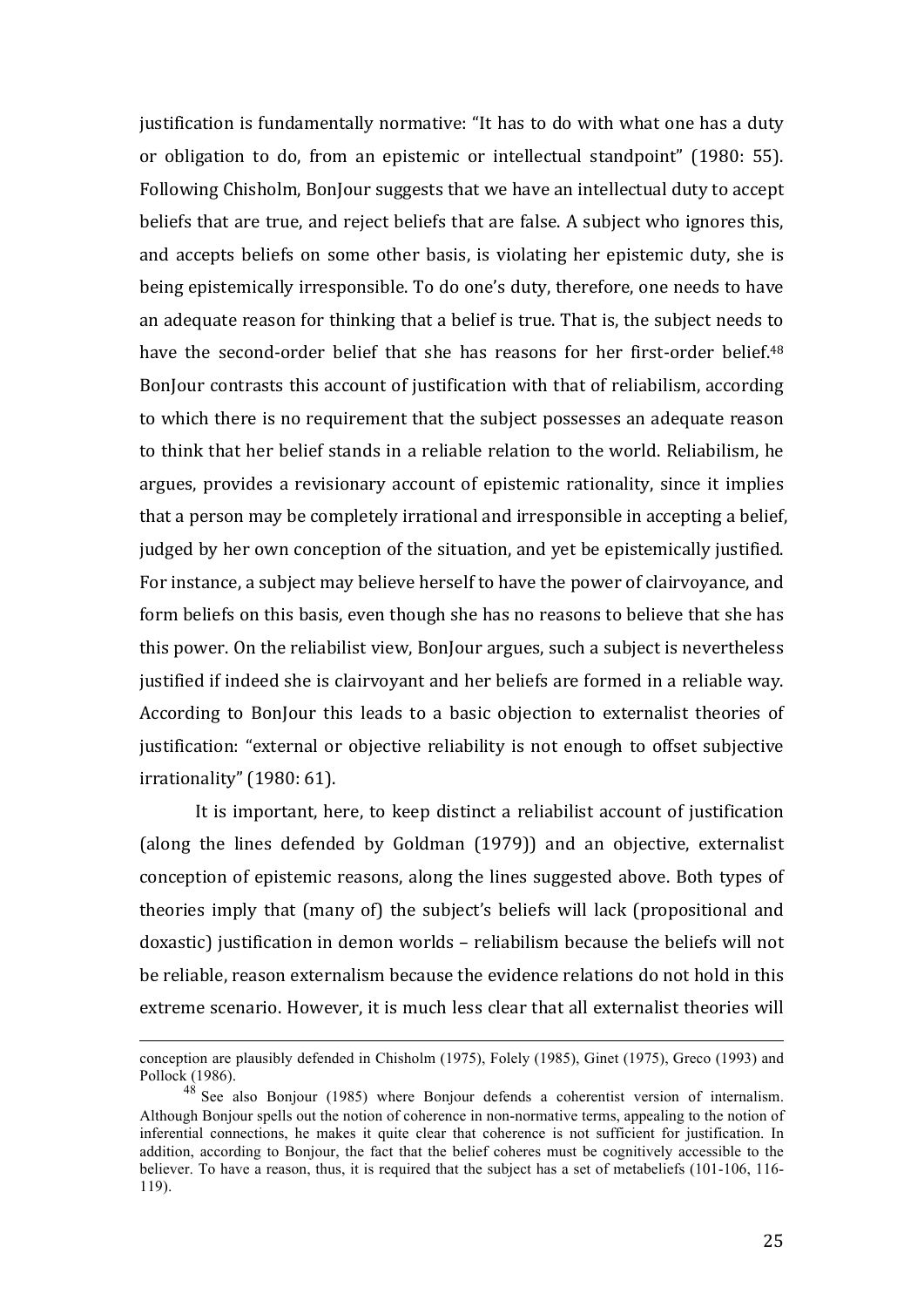have difficulties accounting for the other types of cases discussed by BonJour, such as the clairvoyance case. If *S* believes that the president is in town without having any evidence for this belief, and having much evidence against it, then, on an objective conception of epistemic reasons, this must count against *S*'s belief being justified  $-$  even if she is perfectly reliable as a result of her capacity for clairvoyance. Hence, while (versions of) reliabilism may imply that a belief can be justified despite the subject having no evidence for it, or having strong evidence against it, an externalist conception of epistemic reasons, does not need to have this implication. It is therefore not necessarily the case that there will be scenarios where, as BonJour puts it, "external reliability is enough to offset subjective irrationality", precisely because an objective construal of epistemic reasons might forge a connection between external reliability and rationality.

To motivate the strong GD-conception, therefore, it is not sufficient to appeal to the clairvoyance example; instead, one must appeal to demon worlds. The main advantage of the view is that it supports the idea that the subject in the demon world can have reasons for her beliefs, and have doxastically justified beliefs, to the very same extent that her twin in a non-demon world. However, it should be clear that this accomplishment comes at the price of disconnecting epistemic reasons and justification from truth and truth conduciveness. This means that by making epistemic reasons and justification wholly subjective, the strong GD-conception may preserve our intuitions about evil demon scenarios, but it will give counterintuitive results in other cases. If a subject has an epistemic reason for her belief that  $p$  to the extent that she *thinks* she has an epistemic reason, then much of what we will consider to be irrational belief will come out as rational and reason based. As stressed by Alston (1988), what the subject thinks is evidence will depend on her culture, upbringing and general intelligence. In the case of cultural isolation, for instance, someone may accept the traditions of her community as authoritative, and do her best to form her beliefs in accordance with what these traditions require – with the result that she is not believing in a truth conducive way, not believing on the basis of objective epistemic reasons  $(1985: 67-68; 1988: 286-287).$ <sup>49</sup> These types of

 <sup>49</sup> Alston takes this to be a central objection to deontological justification. This type of justification, he writes, "is sensitive to cultural differences because it depends on what can reasonably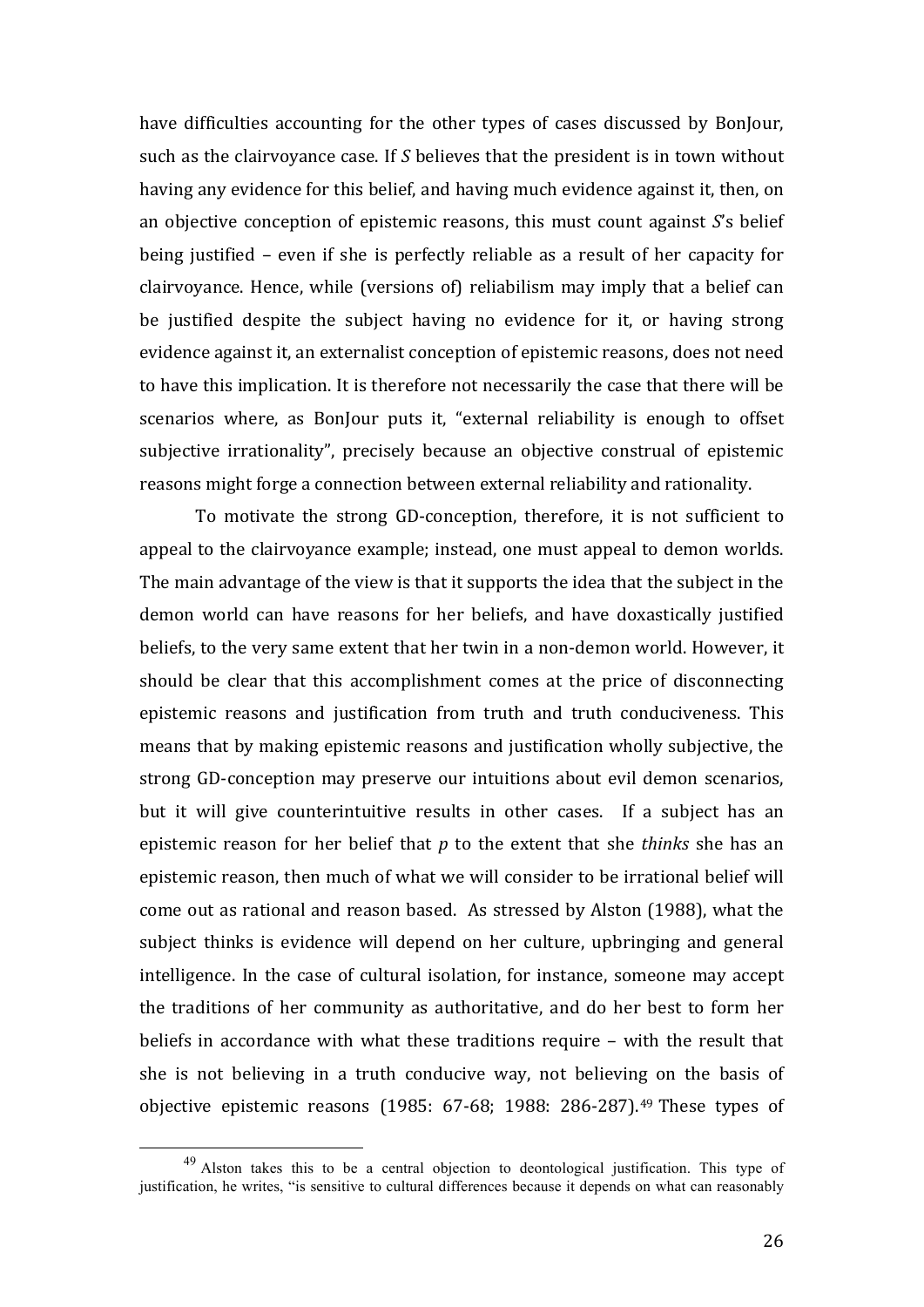cases, Alston argues, show that epistemological and deontological justification come apart. In general, it is clear that a belief may be blameless, in the sense that the subject has done everything she believes she ought to do, without being based on truth conducive grounds.<sup>50</sup>

A related difficulty concerns the fact that the subject is required to have second-order beliefs about the reasons for her first-order beliefs. There is a very immediate threat of a regress here, since the question arises what reasons she has for the second-order belief that she has good reasons for her first-order belief. In addition, of course, the subject needs to believe that the epistemic principle she has chosen is the correct principle and this, also, is a belief that requires grounds.<sup>51</sup> This problem, familiar from the literature, derives from the attempt to give a purely subjective construal of doxastic justification, freeing it from dependency on external contingencies. A similar regress afflicts all versions of access internalism, according to which a justified first-order belief requires that the subject has a justified second-order belief about the justificatory status of the first-order belief.<sup>52</sup> However, while the access internalist (who does not endorse the strong GD-conception) may argue that the regress can be stopped simply by denying that the justification of second-order beliefs need be accessible, a similar move is not available here.<sup>53</sup> After all, the idea is that justification consists in blameless belief and that blameless belief is belief guided by (what the subject takes to be) the epistemic norms. Thus, on the strong GDconception the accessibility requirement does not simply derive from the idea

<sup>&</sup>lt;u> 2000 - Andrea Andrew Maria (h. 1888).</u><br>2001 - Andrew Maria (h. 1889). be expected of one, and that in turn depends on one's social inheritance. But truth conductivity does not so depend. Hence they can diverge" (1988: 287). See also Alston (1985).

<sup>50</sup> For a discussion see of how blameless belief and justification may come apart see Plantinga (1988), Pryor (2001): 114-115, Fumerton (2001), Nottelman (2013) and Schmitt (2001). Pryor takes this to be an important objection to all deontological conceptions of justification. Of course, depending on the details of the position, it is possible that the strong GD-conception could allow for *some* gap between blameless belief and justified belief. For instance, perhaps the subject is unable to follow the rules she has adopted simply because she cannot fully control her belief formation, in which case the belief would be blameless but unjustified. However, this possibility will not satisfy those, like Alston, who think that we need a rather different gap: i.e. that between holding a justified belief and holding a belief one *thinks* is justified.

<sup>&</sup>lt;sup>51</sup> See Folely (1993) for a discussion of problems concerning how to choose the proper epistemic principle.

<sup>52</sup> For a discussion of this regress problem see Bergman (2006) Boghossian (2001) and Wedgwood (2007). Bonjour (1985) attempts to avoid the regress by denying that second-order beliefs are justified in the same way as the first-order beliefs (102).

<sup>&</sup>lt;sup>53</sup> Of course, those who reject the access requirement in the first place, will object that if the requirement is not needed for second-order beliefs, then it is not needed for first-order beliefs either.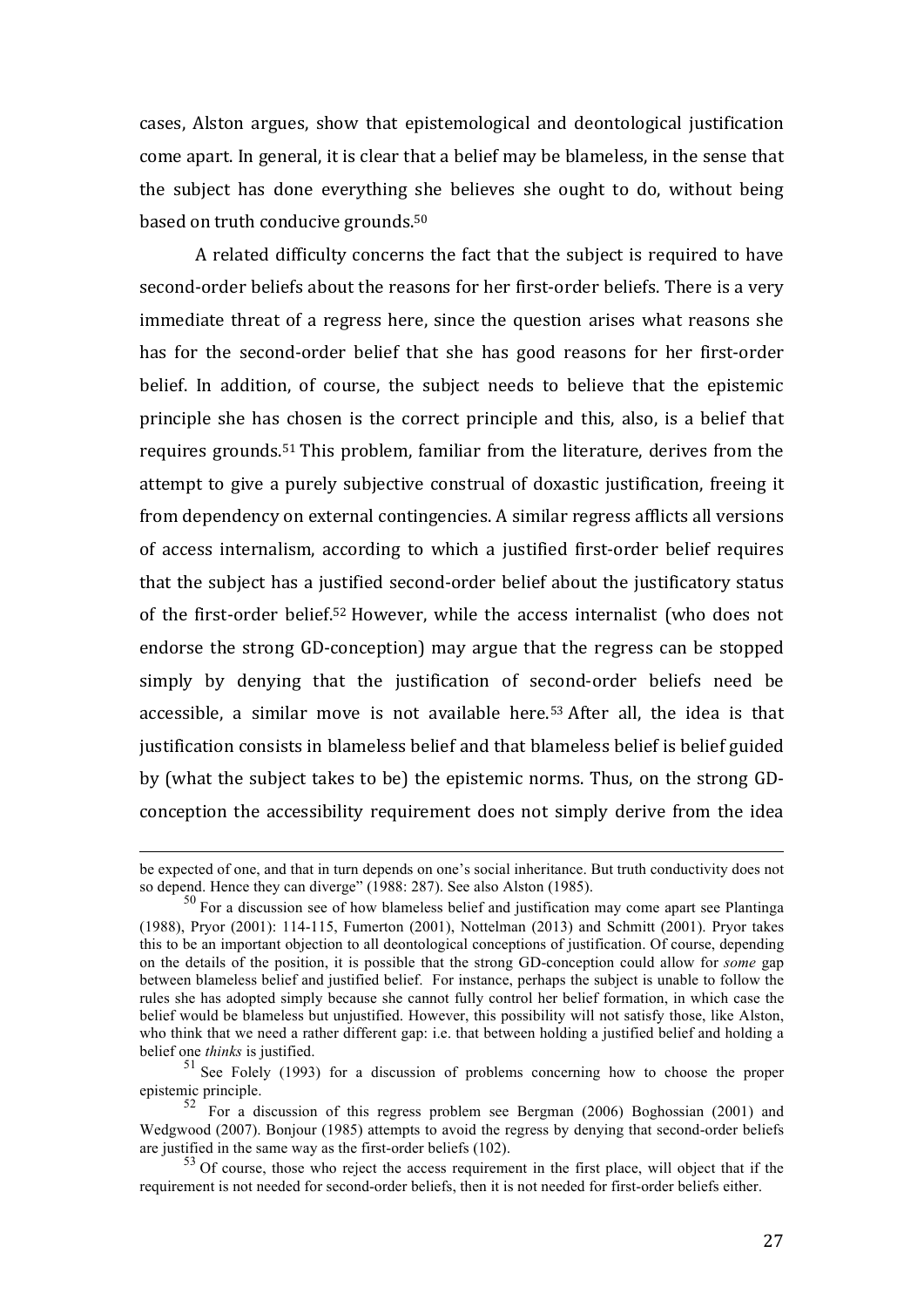that reasons should be knowable from the first-person point of view, but from the very idea that something *is* a reason if and only if it is taken to be a reason. This idea, in combination with the assumption that the subject needs to have reasons for the meta-level belief (the belief that  $q$  is a reason for  $p$ ), lies behind this regress. To solve it, one would have to grant that the subject can have a reason  $q$  for her belief that  $p$ , without having to have a reason based belief that she has such a reason. But to grant that, of course, the strong GD-conception would have to be rejected.<sup>54</sup>

The attempt to defend normativism about epistemic reasons via normativism about epistemic justification is therefore problematic. The problem can be put in terms of a dilemma: Either the normativist accepts that there is a non-normative construal of epistemic reasons and propositional justification, in which case the added norms might not do any real epistemic work; or the normativist rejects all non-normative, objective construals of epistemic reasons, in which case the resulting conception of a reason threatens to become thoroughly subjective and disconnected from truth. At the present stage of debate, the appeal to norms in the account of justification, whether propositional or doxastic, thus appears to be less than well-established, leaving room for genuinely non-normativist accounts.<sup>55</sup>

# **4. Conclusion**

We have considered two important strategies for defending the idea, widely endorsed, that epistemic reasons are essentially normative. First, we have examined the proposal that the distinction between explanatory reasons and "normative" reasons, commonly appealed to in the case of reasons for action, can be used to spell out and motivate the view that reasons for belief are normative.

<sup>&</sup>lt;sup>54</sup> For instance, Leite (2008) proposes a solution to the regress problem, arguing that there is an internal connection between justified belief and responsible belief and that this requires meta-level beliefs. However, since the solution presupposes an objective conception of evidence it does not solve the regress problem afflicting the strong GD-conception (even if it solves the problem as it arises within the context of the weak GD-conception).

<sup>&</sup>lt;sup>55</sup> As noted above, when people speak of epistemic normativity, the normativity is sometimes derived from the ethics of belief, whereas this article is concerned with the idea that epistemic reasons as such are normative. Similarly, the term 'epistemic deontologism' is sometimes used to refer not to deontological theories of justification (the topic of this article), but to deontological theories of *belief* (see for instance Nottelmann (2007; 2013)).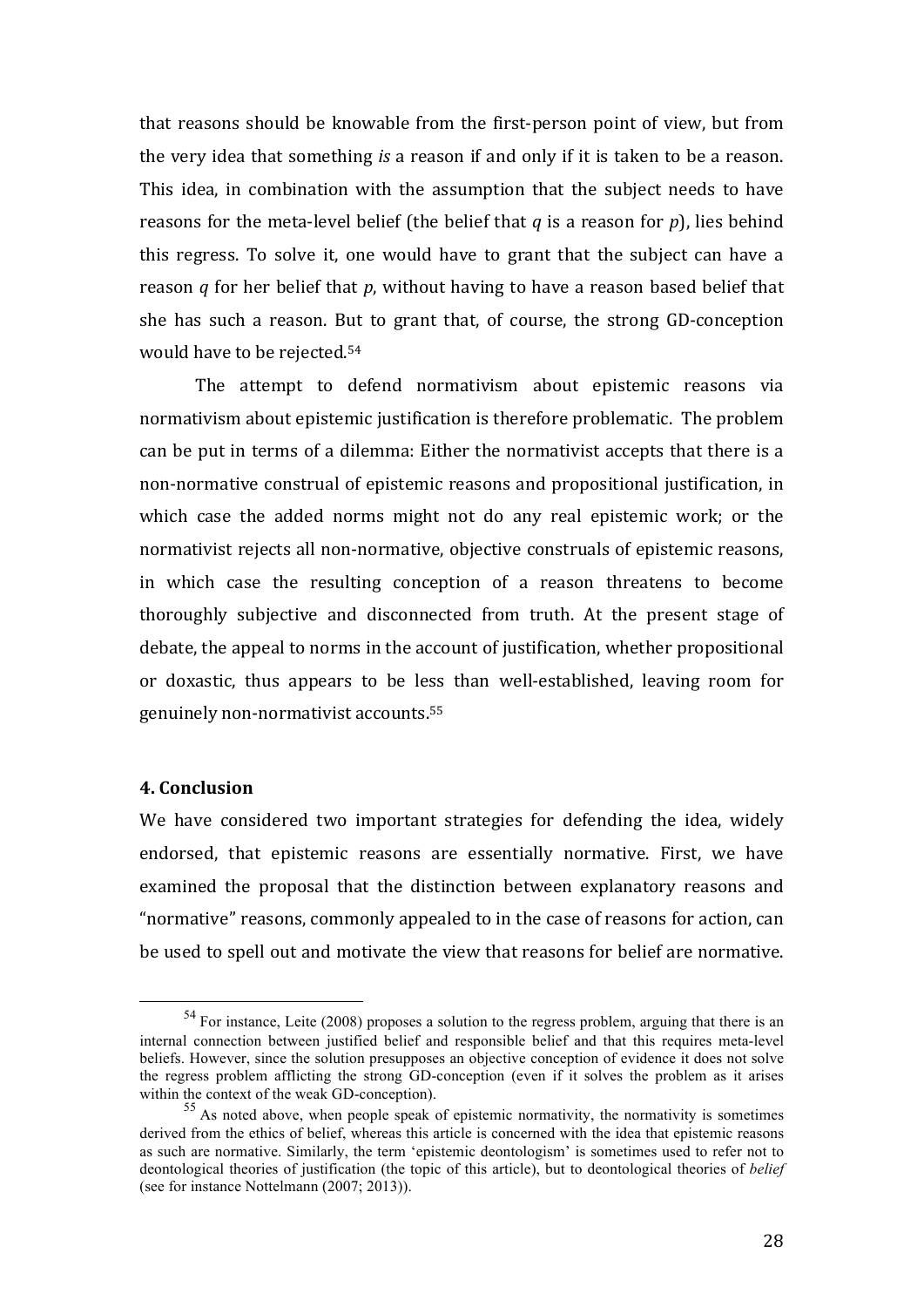We have found no compelling way of doing this. Second, we have examined the proposal that the connection between epistemic reasons and justification supports the normativist account of reasons. We have distinguished two attempts to tie epistemic justification to norms, the weak and the strong GDconception, and argued that both of them are fraught with difficulties. Naturally, there may be other strategies that could be employed to support normativism about epistemic reasons, but we take the discussion above to show at least that the position cannot be taken for granted (as it so often is) – but rather is in need of much more detailed attention and motivating argument.

## **References**

Achinstein, P. 2001. *The Book of Evidence*. Oxford: OUP.

- Alston, W.P. 1985. "Concepts of Epistemic Justification", *The Monist* 68: 57-89.
- 1988. "Deontological Justification", *Philosophical Perspectives 2, Epistemology*: 257-299.

Anscombe, G.E.M. 1958. *Intention*. Oxford: Blackwell.

- Audi, R. 1993. *The Structure of Justification*. Cambridge: Cambridge University Press.
- 1988. "The Ethics of Belief: Doxastic Self-Control and Intellectual Virtue", *Synthese* 161: 403-418.

Brewer, B. 1999. *Perception and Reason*. Oxford: OUP.

— 2011. *Perception and its Objects*. Oxford: OUP.

Boghossian, P. 2001. "How Are Objective Epistemic Reasons Possible?",

*Philosophical Studies* 106: 1-40.

Bonjour, L. 1980. "Externalist Theories of Empirical Knowledge", *Midwest Studies in Philosophy* 5: 53-73.

Bergmann, M. 2006. *Justification without Awareness*. Oxford: Clarendon Press.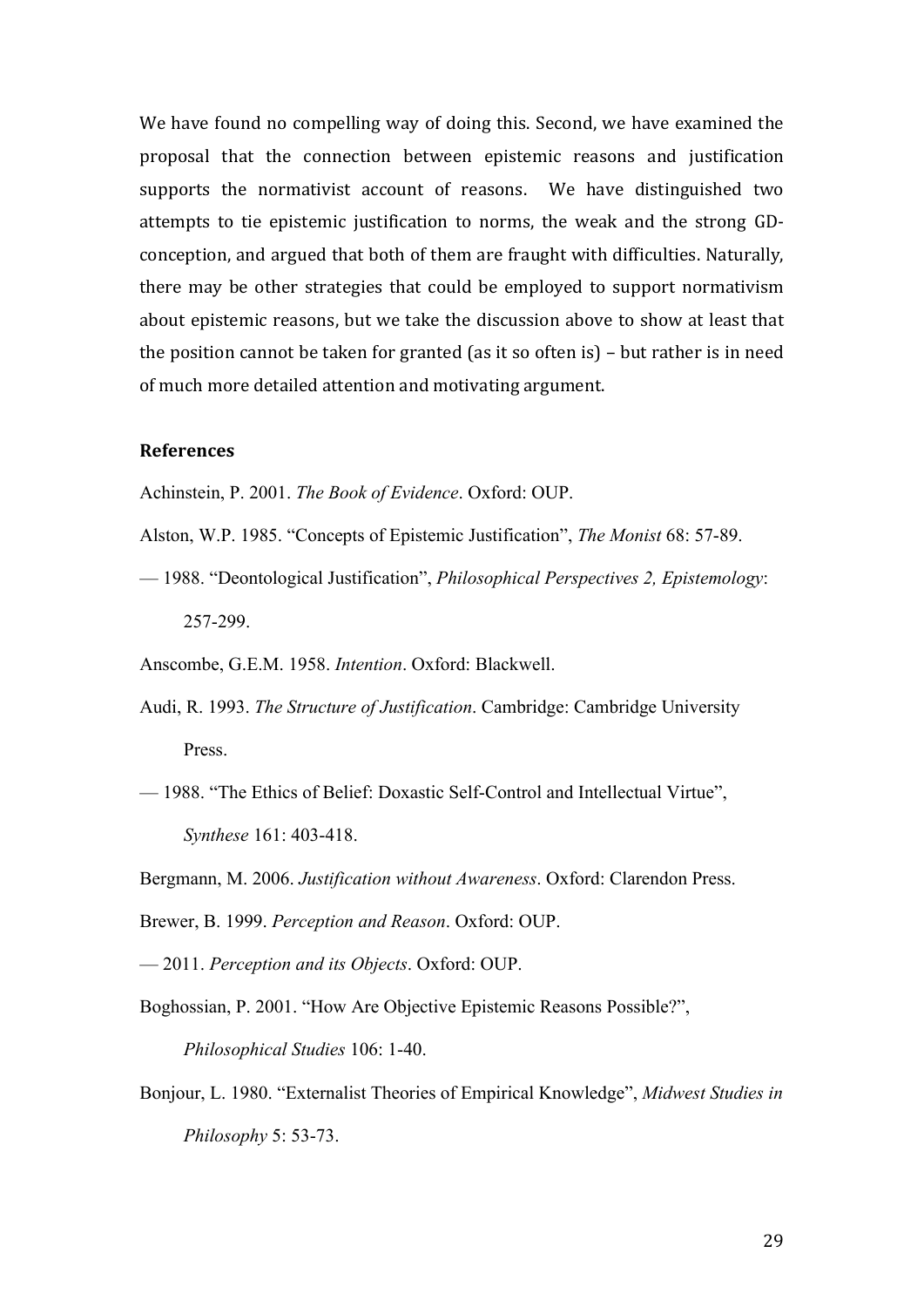— 1985. *The Structure of Empirical Knowledge*. Cambridge, Mass: Harvard University Press.

Booth, A. R. 2011. "Epistemic Ought is a Commensurable Ought", forthcoming in *European Journal of Philosophy*. Published online : 21 DEC 2011, DOI: 10.1111/j.1468-0378.2011.00501.x

Brandom, R. 2000. *Articulating Reasons: An Introduction to Inferentialism*. Cambridge, MA: Harvard University Press.

Brössel, P., Eder, A.-M., Huber, F. 2013. "Evidential Support and Instrumental Rationality", *Philosophy and Phenomenological Research* 87: 279-300.

Burge, T. 2010. *Origins of Objectivity*. Oxford: OUP.

Byrne, A. 2011. "Transparency, Belief, Intention", *Proceedings of the Aristotelian Society*, LXXXV: 201-220.

Carroll, L. 1895. "What the Tortoise Said to Achilles", *Mind* 4: 278-80.

Chisholm, R. *Theory of Knowledge*. Englewood Cliffs: Prentice-Hall.

- Crane, T. 2009. "Is Perception a Propositional Attitude?" *Philosophical Quarterly* 59: 452-469.
- Conee, E. and Feldman R. 2001. "Internalism defended", *American Philosophical Quarterly* 38: 1-18.
- 2004. *Evidentialism: Essays in Epistemology*. Oxford: OUP.
- Dancy, J. 2000. *Practical Reality*. Oxford: OUP.
- Davidson, D. 1983. "A Coherence Theory of Truth and Knowledge", reprinted in *Subjective, Intersubjective, Objective*, Oxford: OUP 2001: 137-153.
- Feldman, R. 1988. "Epistemic Obligations", *Philosophical Perspectives, Vol. 2, Epistemology*: 235-256
- 2008. "Modest Deontologism in Epistemology", *Synthese* 161: 339-355.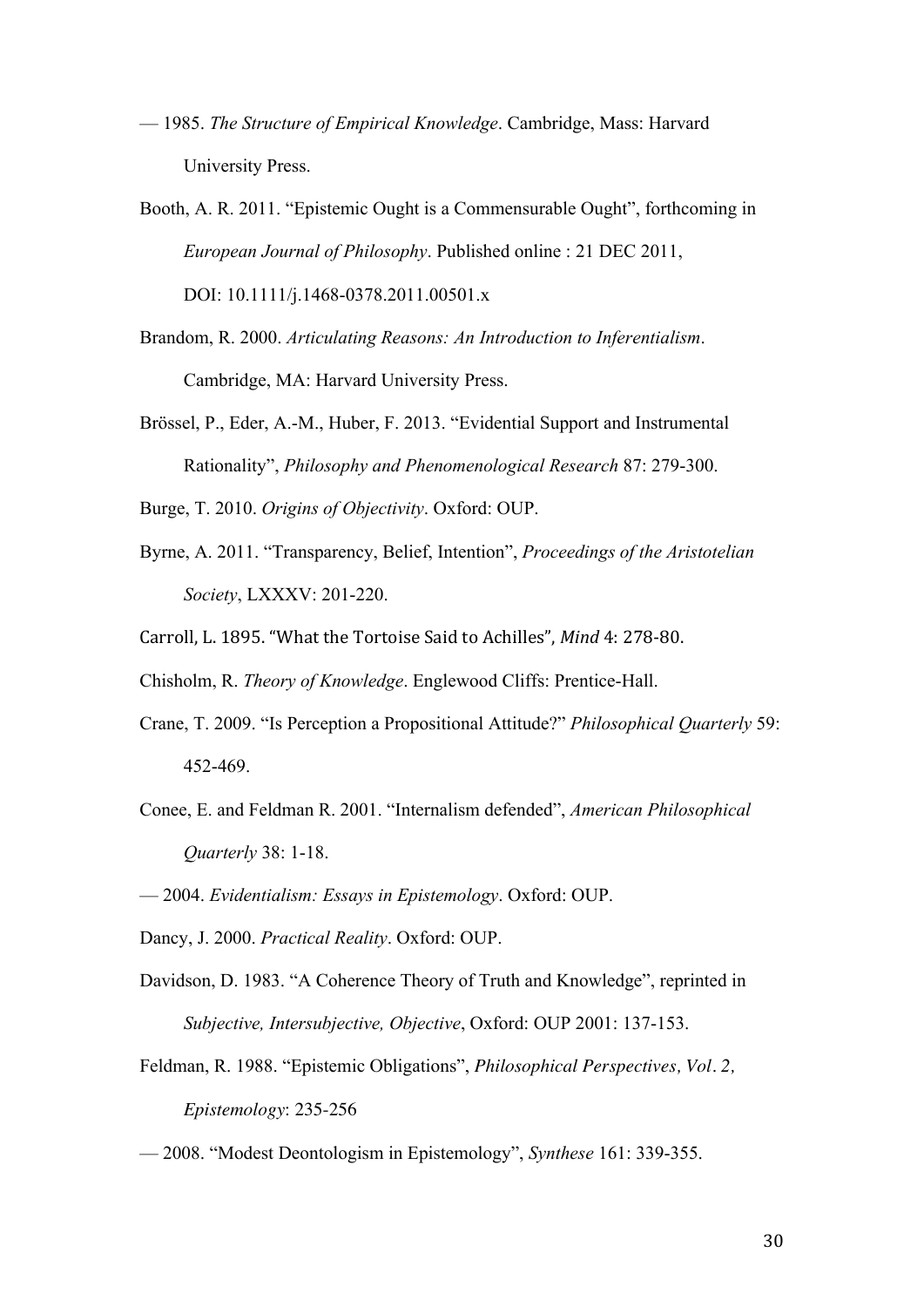Finlay, S. and Schroeder, M. 2008. "Reasons for Action: Internal vs. External", *The Stanford Encyclopedia of Philosophy* (Winter 2012 Edition), Edward N. Zalta (ed.), URL =  $\langle \text{http://plato.stanford.edu/archives/win2012/entries/reasons-}$ internal-external/>.

Folely, R. "What's Wrong with Reliabilism?", *The Monist* 68: 188-202.

- Frege, G. 1918. "Der Gedanke". In *Logische Untersuchungen*, ed. G. Patzig, Göttingen: Vandenhoeck & Ruprecht, 1986.
- Fumerton, R. "Epistemic Justification and Normativity", in *Knowledge, Truth, and Duty: Essays on Epistemic Justification, Responsibility, and Virtue*, ed. M. Steup, Oxford: OUP.

Ginet, C. 1975. *Knowledge, perception, and Memory*, Dordrecht: Reidel.

- 1985. "Contra Reliabilism", *The Monist* 68: 175-187.
- Glüer, K. 2009. "In Defence of a Doxastic Account of Experience", Mind and *Language* 24: 297-373.
- $-2011$ . *Donald Davidson. A Short Introduction*. New York: OUP.
- 2012. "Perception and Intermediaries", in *Donald Davidson on Truth, Meaning,* and the Mental, ed. by G. Preyer, New York: OUP, 192-213.
- Glüer, K. and Wikforss, Å. 2009. "Against Content Normativity", *Mind* 118, 2009: 31-70.
- 2013. "Against Belief Normativity", in *The Aim of Belief*, ed. T H W Chan, Oxford: OUP: 121-146.
- Goldman, A. 1979. "What Is Justified Belief?", in. G. Pappas ed., *Justification and Knowledge: New Studies in Epistemology*, Dordrecht: Reidel: 1-23.
- 1988. "Strong and Weak Justification", *Philosophical Perspectives 2, Epistemology*: 51-70.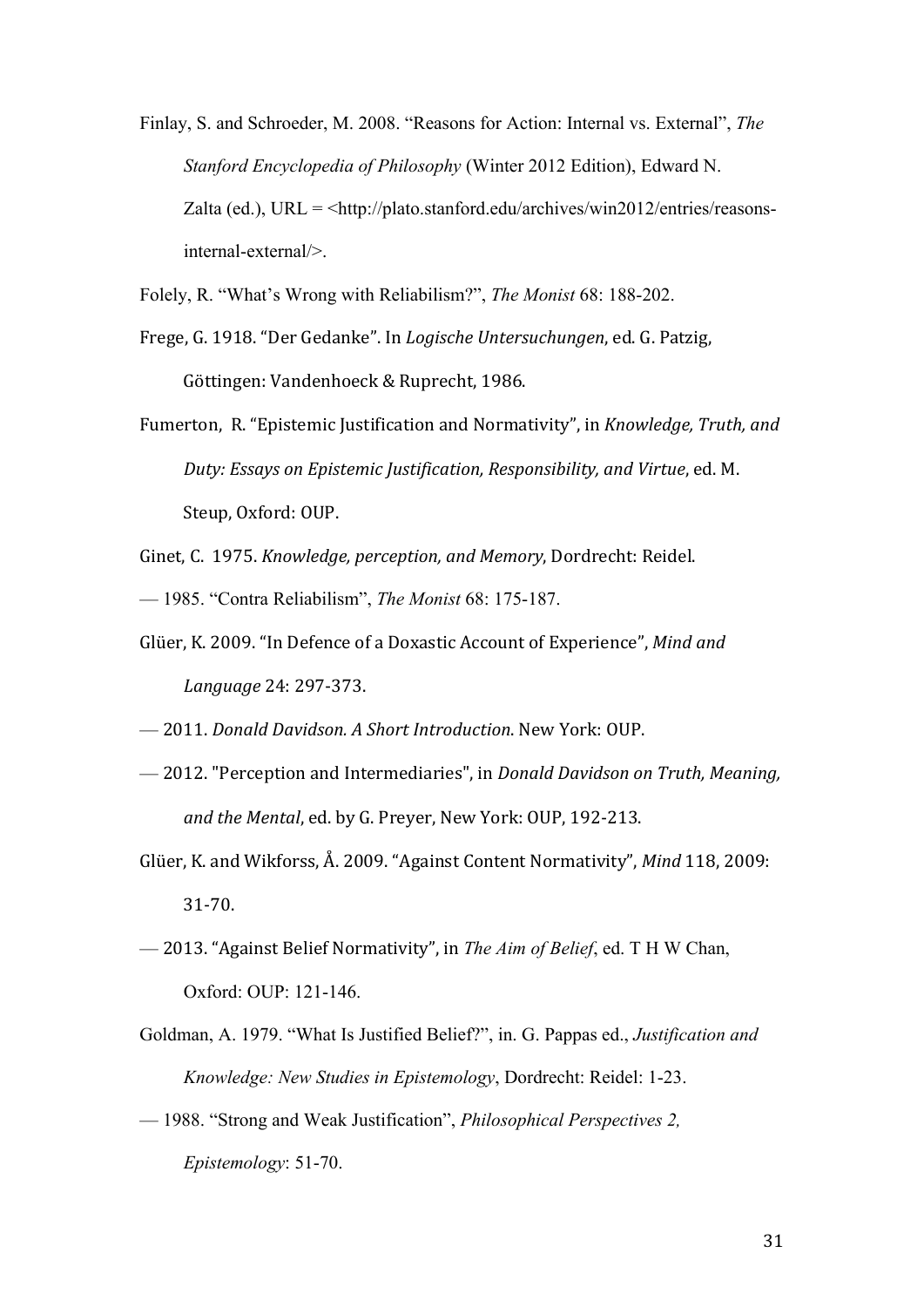— 1999. "Internalism Exposed", *The Journal of Philosophy* 96: 271-293.

- Greco, J. "Virtues and Vices of Virtue Epistemology", *Canadian Journal of Philosophy* 23: 413-432.
- 2001. "Virtues and Rules in Epistemology", in *Virtue Epistemology. Essays on Epistemic Virtue and Responsibility*, ed. A. Fairweather and L. Zagzebski, Oxford University Press: OUP: 117-141.

Harman, G. 1986. *Change in View*. Cambridge, MA: MIT Press.

Hattiangadi, A. Paper in this Volume ???.

- Heuer, U. 2004. "Reasons for Actions and Desires", *Philosophical Studies* 121: 43- 63.
- 2013. "The Reasons that Can't be Followed: Comment on Joseph Raz's *From Normativity to Responsibility*", forthcoming in *Jerusalem Review of Legal Studies*.
- Kelly, T. 2003. "Epistemic Rationality as Instrumental Rationality: A Critique. *Philosophy and Phenomenological Research* 66: 612-640.
- —, 2006. "Evidence", *The Stanford Encyclopedia of Philosophy* (Fall 2008 Edition), Edward N. Zalta (ed.), URL=<http://plato.stanford.edu/archives/fall2008/entries/ evidence/>.
- 2007. "Evidence and Normativity: Reply to Leite", *Philosophy and Phenomenological Research* 75: 465-474.
- Korcz, K.A. 2010. "The Epistemic Basing Relation", *The Stanford Encyclopedia of Philosophy* (Spring 2010 Edition), Edward N. Zalta (ed.), URL = <http://plato.stanford.edu/archives/spr2010/entries/basing-epistemic/>.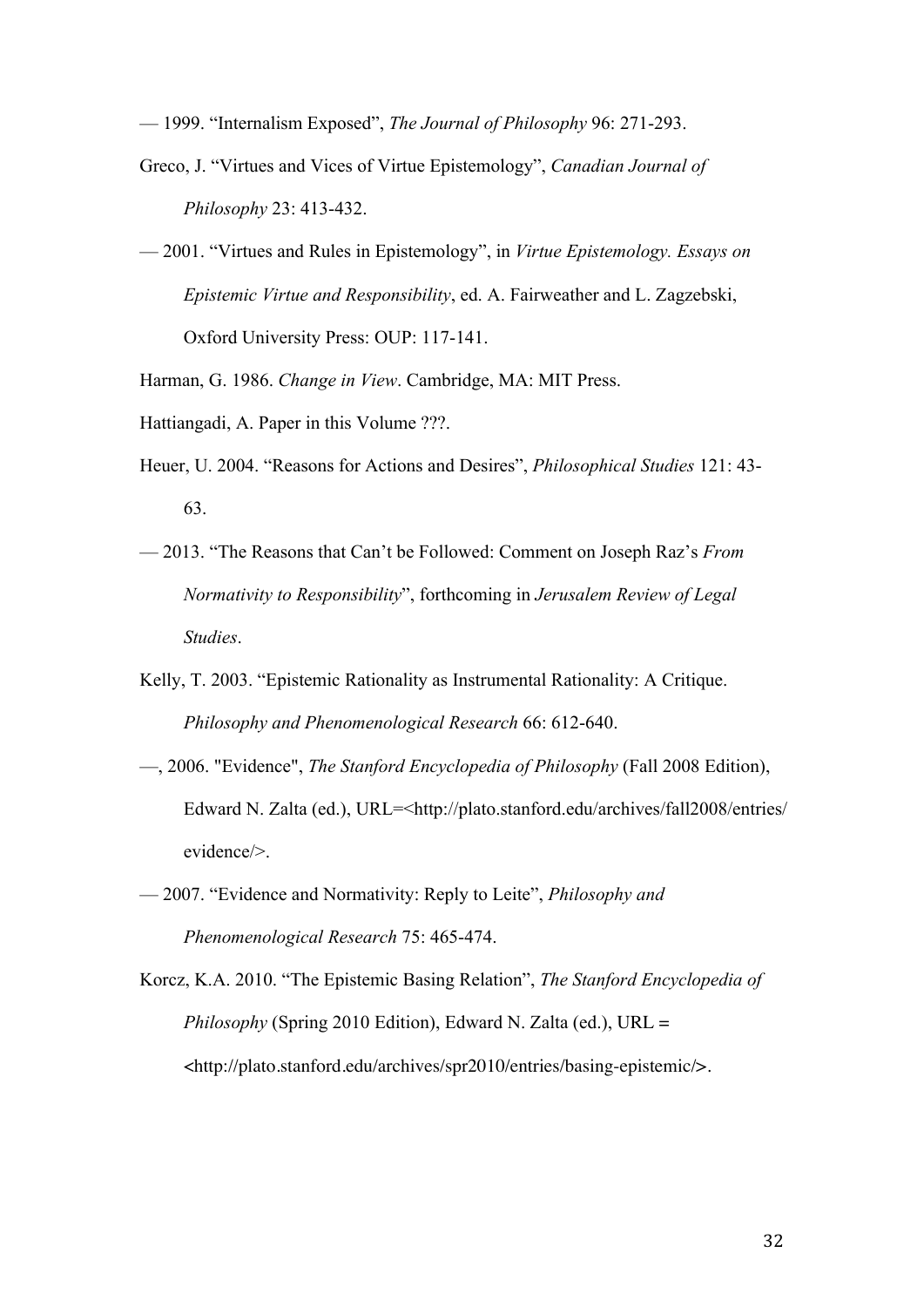Leite, A. 2007. "Epistemic Instrumentalism and Reasons for Belief: A Reply to Tom Kelly's 'Epistemic Rationality as Instrumental Rationality: A Critique'", Philosophy and Phenomenological Research 75: 456-464.

— 2007. "Believing One's Reasons Are Good", *Synthese* 161: 419-441.

- Lenman, J. 2009. "Reasons for Action: Justification vs. Explanation", *The Stanford Encyclopedia of Philosophy* (Winter 2011 Edition), Edward N. Zalta (ed.), URL = <http://plato.stanford.edu/archives/win2011/entries/reasons-just-vs-expl/>.
- Lewis, D. 1996. "Desire as Belief II", Mind 105: 303-313.
- Martin, M.G.F. 2002. "The Transparency of Experience", *Mind and Language* 17: 376-425.
- McDowell, J. 1994. *Mind and World*. Oxford: OUP.
- 1998. "Reply to Commentators", *Philosophy and Phenomenological Research* 58: 403-431.
- McHugh, C. 2013. "The Illusion of Exclusivity", forthcoming in *European Journal of Philosophy*. Published online : 11 APR 2013, DOI: 10.1111/ejop.12032.
- Nottelmann, N. 2007. "Introduction", *Synthese* 161: 325-337.
- 2007. "The Deontological Conception of Epistemic Justification: A Reassessment", *Synthese* 190: 2219-2241.
- Olson, J. 2014. "The Metaphysics of Reasons", this volume ???.
- Plantinga, , A. "Positive Epistemic Status and Proper Function", in *Philosophical Perspectives 2, Epistemology*: 1- 50.
- Pryor, J. 2001. "Highlights of Recent Epistemology", *British Journal of Philosophy of Science* 52: 95-124.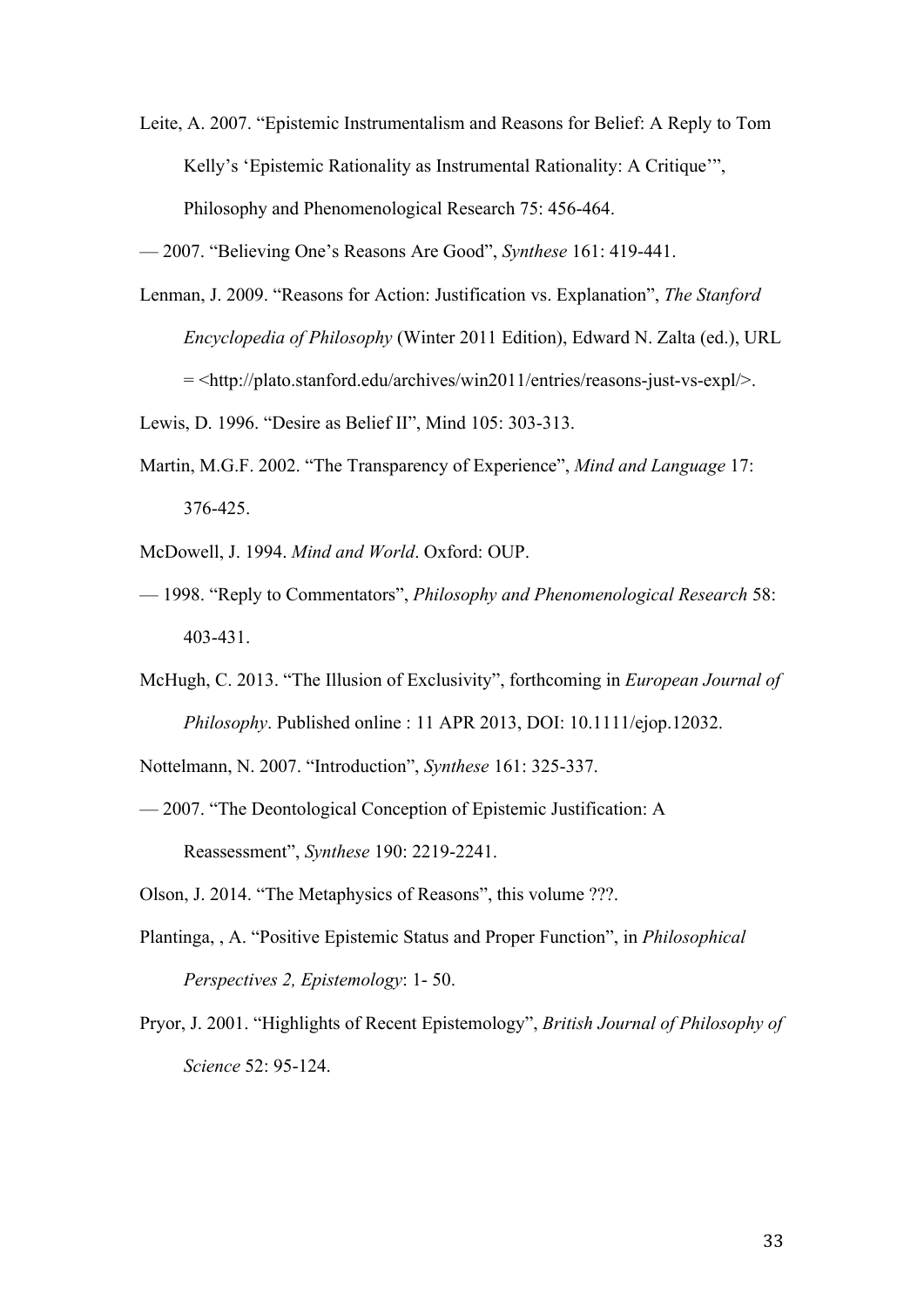- 2014. "Is There Immediate Justification?" In: *Contemporary Debates in Epistemology*, Second Edition. Ed. by M. Steup, J. Turri and E. Sosa. Malden, MA: Blackwell (First edition 2005). 202-222.
- Pollock, J. 1986. *Contemporary Theories of Knowledge*, Totowa: Rowman & Littlefield.
- Raz, J. 2011. *From Normativity to Responsibility*. Oxford: OUP.
- Reisner, A. 2009. "The Possibility of Pragmatic Reasons for Belief and the Wrong Kind of Reasons Problem", *Philosophical Studies* 145: 257-272.
- Scanlon, T.M. 1998. *What We Owe to Each Other*. Cambridge, MA: The Belknap Press of Harvard University Press.
- Schmitt, F. "Epistemic Perspectivism", reprinted in *Epistemology: Internalism and Externalism*, ed. H. Kornblith. Oxford: Blackwell: 180- 206.
- Shah, N. and Velleman, D. 2005. "Doxastic Deliberation", *Philosophical Review,*  114, 497-534.
- Siegel, S. and Silins, N. 2013. "The Epistemology of Perception", forthcoming in *The Oxford Handbook of Philosophy of Perception*, ed. by M. Matthen, Oxford: OUP.
- Smith, M. 1994. *The Moral Problem*. Oxford: Blackwell.
- 2003. "Humeanism, Psychologism, and the Normative Story", reprinted in *Ethics and the A Priori*, Cambridge: Cambridge University Press 2004, 146-154.
- Steup, M. "The Deontic Conception of Epistemic Justification", *Philosophical Studies* 53: 65-84.
- 2001. "Epistemic Duty, Evidence, and Internality", in *Knowledge, Truth and Duty*, New York: OUP: 134-148.
- Travis, C. 2004. "The Silence of the Senses", *Mind* 113: 57-94.